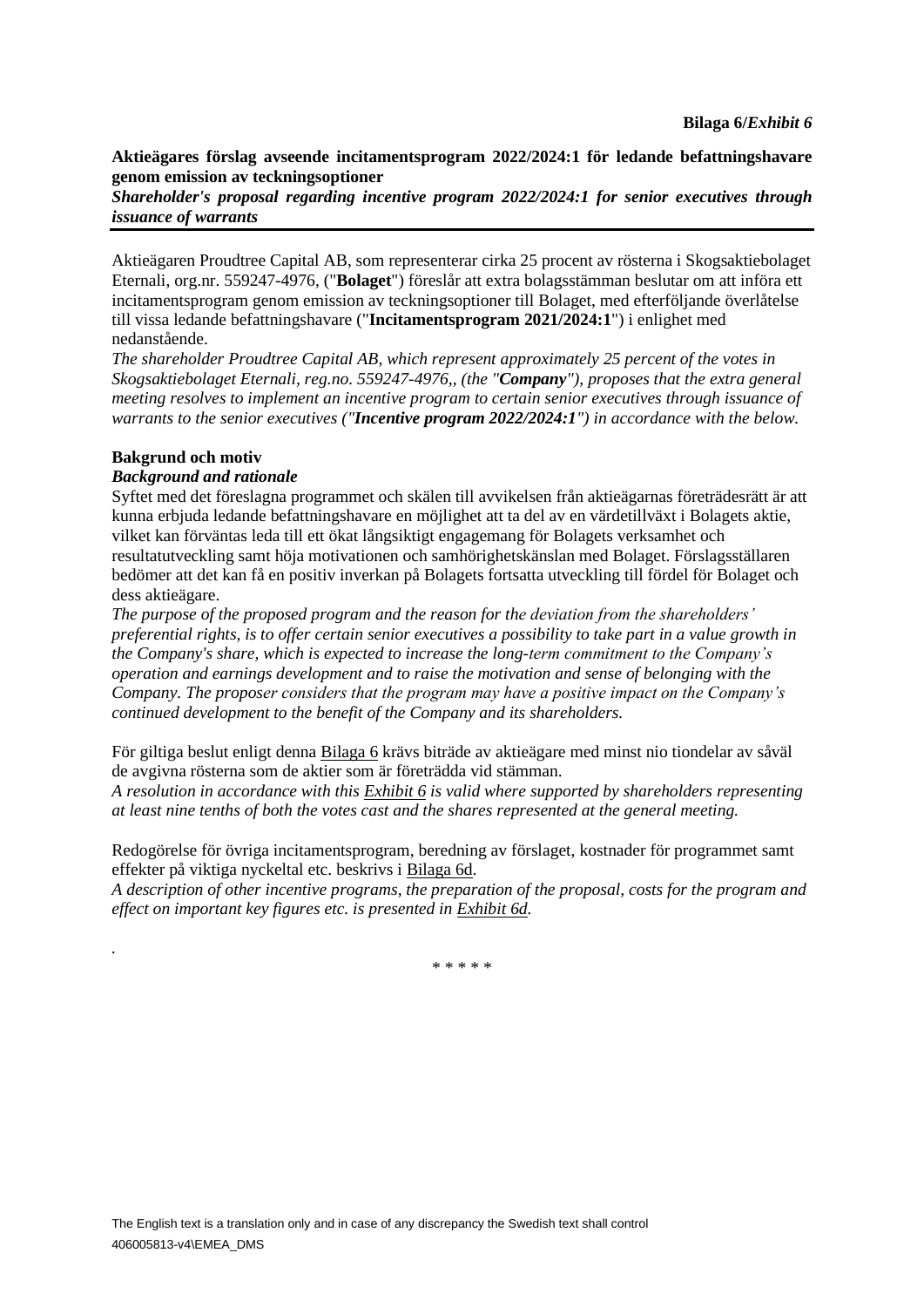Proudtree Capital AB, aktieägare i Skogsaktiebolaget Eternali, org.nr 559247-4976, ("**Bolaget**") föreslår att extra bolagsstämma beslutar om emission av högst 100 000 teckningsoptioner, till följd varav bolagets aktiekapital kan komma att öka med högst 50 000 kronor. Teckningsoptionerna ska medföra rätt till nyteckning av aktier i bolaget.

*Proudtree Capital AB, shareholder of Skogsaktiebolaget Eternali, reg. no. 559247-4976, (the "Company") proposes that the extra general meeting of the shareholders shall resolve to issue a maximum of 100,000 warrants, which may result in a maximum total increase in the company's share capital of SEK 50,000. The warrants shall entitle to subscription of new shares in the company.*

För emissionen ska följande villkor gälla: *The following terms shall apply to the issuance:*

- 1. Rätt att teckna teckningsoptionerna ska, med avvikelse från aktieägarnas företrädesrätt, endast tillkomma de ledande befattningshavarna Gustavo Silveira och Andreas Forssell, som var och en äger teckna det antal teckningsoptioner som framgår av Bilaga 6b. En förutsättning för tilldelning av teckningsoptionerna är att de teckningsberättigade har ingått investeringsavtal med Bolaget avseende teckningsoptionerna innehållande bestämmelser om förköp m.m. *The warrants may, with deviation from the shareholders' priority right, be subscribed for only by the senior executives Gustavo Silveira and Andreas Forssell, who may each subscribe for a number of warrants as set forth in Exhibit 6b. The right to allotment of the warrants is conditional upon that the key employees entitled to subscribe for the warrants having entered into investment agreements with the Company concerning the warrants including provisions regarding pre-emption rights etc..*
- 2. Teckningsoptionerna ska tecknas senast den 31 mars 2022 på särskild teckningslista, Bilaga 6b.

*The warrants shall be subscribed for no later than on 31 March 2022 on a separate subscription list, Exhibit 6b.*

- 3. Teckningsoptionerna emitteras till en premie om 4,06 kronor per option. *The warrants are issued at price of SEK 4.06 per warrant.*
- 4. Betalning för tecknade teckningsoptioner ska erläggas kontant senast den 30 april 2022. *Payment for subscribed warrants shall be made in cash no later than on 30 April 2022.*
- 5. Varje teckningsoption berättigar till teckning av en ny aktie i bolaget till en teckningskurs om 250 kronor. Teckning av ny aktie genom utnyttjande av teckningsoption ska ske under perioden från och med den 1 augusti 2024 till och med den 1 september 2024. Överkursen skall tillföras den fria överkursfonden.

*Each warrant entitles to subscription of one new share in the company at a price of SEK 250. Subscription for new share by exercise of warrant shall be made during the period as from 1 August 2024 to and including 1 September 2024. The share premium shall be transferred to the unrestricted premium reserve.*

6. Ny aktie som tecknats genom utnyttjande av teckningsoption medför rätt till vinstutdelning första gången på den avstämningsdag för utdelning som infaller närmast efter det att nyemissionen har registrerats vid Bolagsverket. *A new share subscribed for by exercise of a warrant has a right to dividends as of the first record day for dividends following registration of the new share issue with the Companies Registration Office.*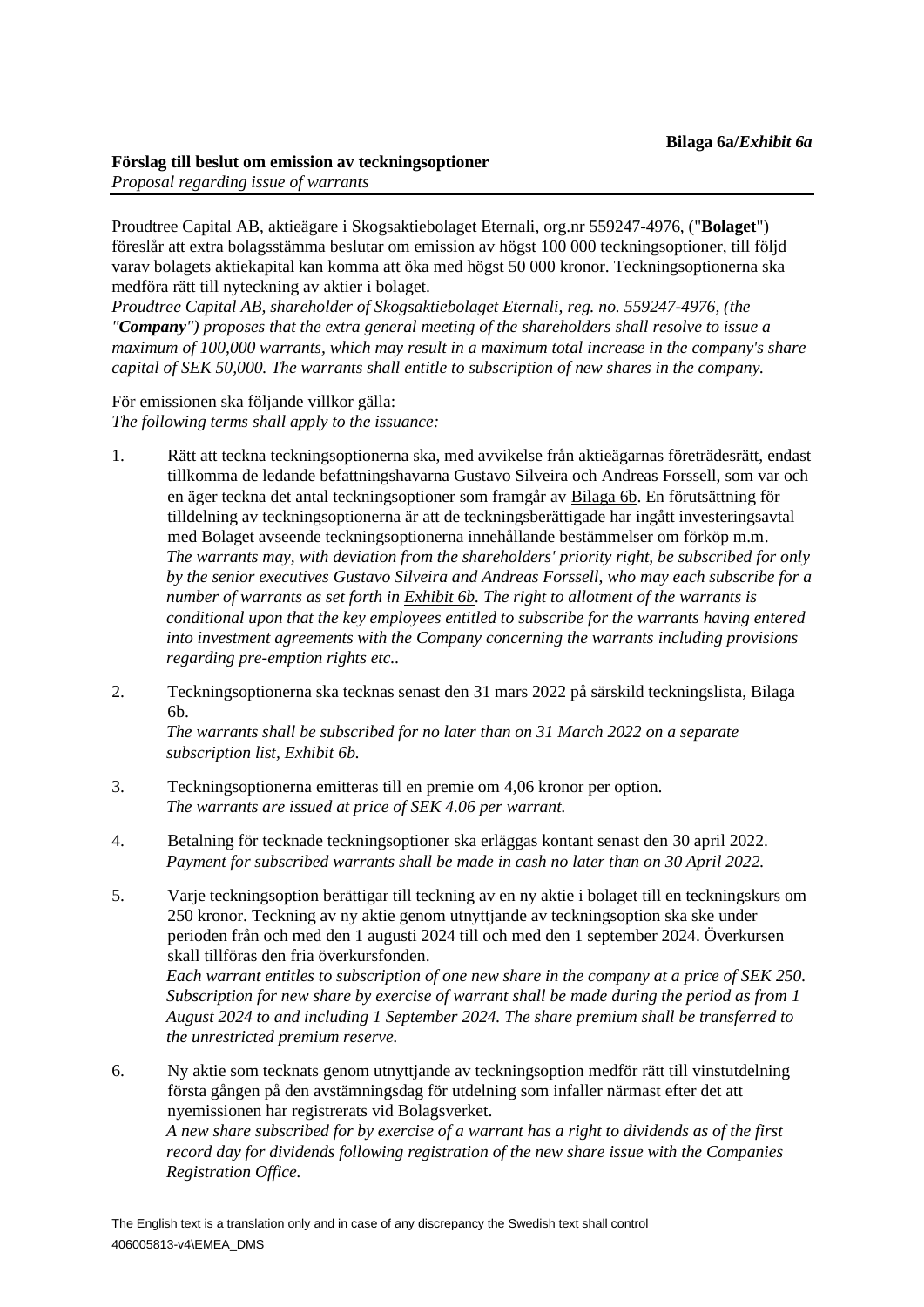- 7. Villkoren för teckningsoptionerna framgår av Bilaga 6c. *The terms for the warrants are contained in Exhibit 6c.*
- 8. Syftet med emissionen och avvikelsen från aktieägarnas företrädesrätt är att inom ramen för ett incitamentsprogram erbjuda vissa ledande befattningshavare ägande i bolaget. Syftet är att skapa ett gemensamt intresse för bolagets aktieägare och dess ledande befattningshavare att arbeta och verka för att bolaget når bästa möjliga affärs- och värdemässiga utveckling. Teckningspremien baseras på optionens marknadsvärde enligt Black & Scholes värderingsmodell, se Bilaga 6c.

*The purpose of the issuance and the deviation from the shareholders priority right is, within the framework of an incentive program, to offer certain senior executives ownership in the company. The purpose is to create a common interest for the company's shareholders and key individuals to work for and aim at the company achieving the best development possible with respect to its business and value. The subscription price is based on the market value of the warrants according to the Black & Scholes valuation model, see Exhibit 6c.*

9. Det föreslås att styrelsen eller den styrelsen utser bemyndigas att vidta de mindre justeringar i detta beslut som kan komma att vara nödvändiga i samband med registrering hos Bolagsverket.

*It is proposed that the board of directors or a person appointed by the board of directors be authorised to make such minor adjustments in the above resolution that may be required in connection with the registration with the Swedish Companies Registration Office.*

Antalet teckningsoptioner enligt denna bilaga 5 utgör det antal aktier ska emitteras före uppdelning av aktier (1:10) som förväntas antas vid bolagsstämman. Vid beaktande av uppdelningen av aktier, ska antalet aktier härvid istället utgöra 1 000 000 teckningsoptioner.

*The number of warrants according to this appendix 5 constitutes the number of warrants to be issued prior the division of shares (1:10) that is expected to be adopted at the general meeting. When considering the division of shares, the number of warrants shall instead be 1,000,000 warrants.*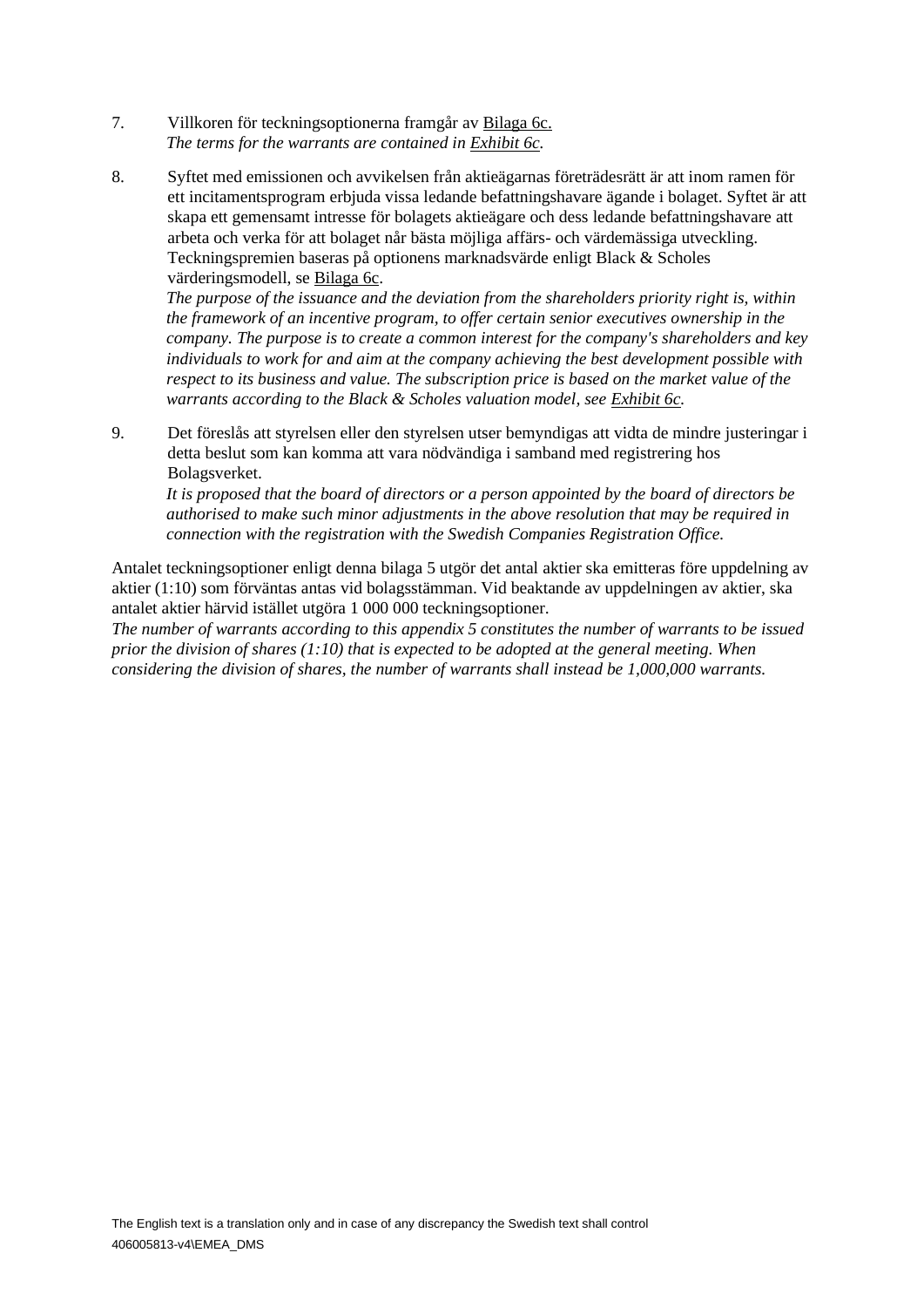## **Teckningslista** *Subscription List*

Härmed tecknas teckningsoptioner i Skogsaktiebolaget Eternali, org.nr 559247-4976, var och en berättigande till teckning av en ny aktie i bolaget, sedan extra bolagsstämma den 15 mars 2022 beslutat att bolaget ska emittera totalt högst 100 000 teckningsoptioner enligt bilagda bestyrkta kopia av protokoll.

*The undersigned hereby subscribes for warrants in Skogsaktiebolaget Eternali, reg. no. 559247-4976, each entitling to subscription of one new share in the company, after the extra general meeting of the shareholders on 15 March 2022 has resolved to issue a maximum of 100,000 warrants in accordance with the enclosed certified copy of the minutes from the meeting.* 

| Namn/Name           | Org.nr/pers.<br>nr.<br>/Reg. No. | Antal<br>tecknade<br>optioner/<br><b>Number of</b><br>warrants<br>subscribed<br>for | <b>Belopp att</b><br>betala för<br>tecknade<br>optioner/<br><b>Amount</b><br>payable for<br>warrants<br>subscribed<br>for | Datum/Date | Undertecknande/Signature |
|---------------------|----------------------------------|-------------------------------------------------------------------------------------|---------------------------------------------------------------------------------------------------------------------------|------------|--------------------------|
| Gustavo<br>Silveira | 19 800528                        | 50 000                                                                              | <b>SEK</b><br>203,000                                                                                                     |            |                          |
| Andreas<br>Forssell | 710916-0452                      | 50 000                                                                              | <b>SEK</b><br>203,000                                                                                                     |            |                          |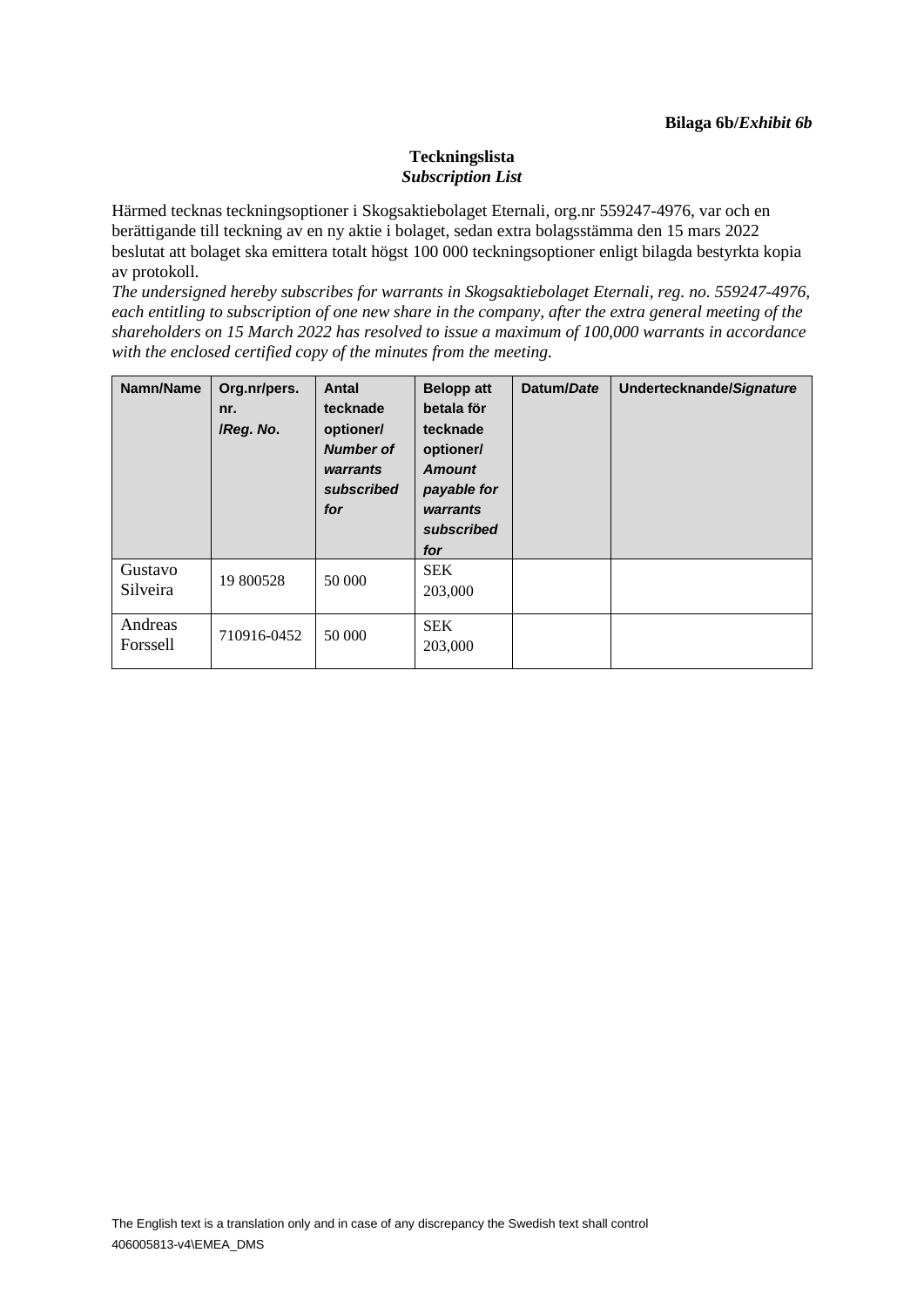## **Villkor för teckningsoptioner i Skogsaktiebolaget Eternali, 2022/2024:1** *Terms for Warrants in Skogsaktiebolaget Eternali, 2022/2024:1*

#### **1 Definitioner /** *Definitions*

I dessa villkor ska följande benämningar ha den innebörd som anges nedan.

*The following terms shall have the following meaning when used herein.*

| "Aktie"/"Share"                                   | avser samtliga utgivna aktier i Bolaget;<br>mean each share in the Company issued and outstanding<br>from time to time;                                                                                                                              |
|---------------------------------------------------|------------------------------------------------------------------------------------------------------------------------------------------------------------------------------------------------------------------------------------------------------|
| "Aktiebolagslagen"/<br>"Swedish Companies<br>Act" | avser aktiebolagslagen (2005:551), i vid var tid gällande<br>lydelse;<br>means the Swedish Companies Act (2005:551), as amended<br>from time to time;                                                                                                |
| "Bankdag" / "Business<br>Day"                     | avser dag som inte är söndag eller annan allmän helgdag och<br>på vilken svenska banker är öppna för allmänheten;<br>means a day that is not a Sunday or other public holiday and<br>on which Swedish banks are open to the general public;          |
| "Bolaget" / "Company"                             | avser Skogsaktiebolaget Eternali, org.nr 559247-4976;<br>means Skogsaktiebolaget Eternali, reg. no. 559247-4976;                                                                                                                                     |
| "Bank" / "Bank"                                   | avser den bank eller kontoförande institut som Bolaget<br>använder för åtgärder relaterade till Teckningsoptionerna;<br>means the bank or account operator that the company uses<br>for actions related to the Warrants;                             |
| "Optionshavare" /<br>"Warrant holder"             | avser den som är innehavare av Teckningsoption;<br>means a person who is the holder of a Warrant;                                                                                                                                                    |
| "Teckning" /<br>"Subscription"                    | avser teckning av aktier i Bolaget med utnyttjande av<br>Teckningsoption enligt 14 kap aktiebolagslagen;<br>means subscription for shares in the Company, by utilizing<br>the Warrant in accordance with Chapter 14 of the Swedish<br>Companies Act; |
| "Teckningskurs" /<br>"Subscription Price"         | avser den kurs till vilken Teckning av nya aktier med<br>utnyttjande av Teckningsoption kan ske;<br>means the price at which Subscription of new shares, by<br>utilizing the Warrant, can be made;                                                   |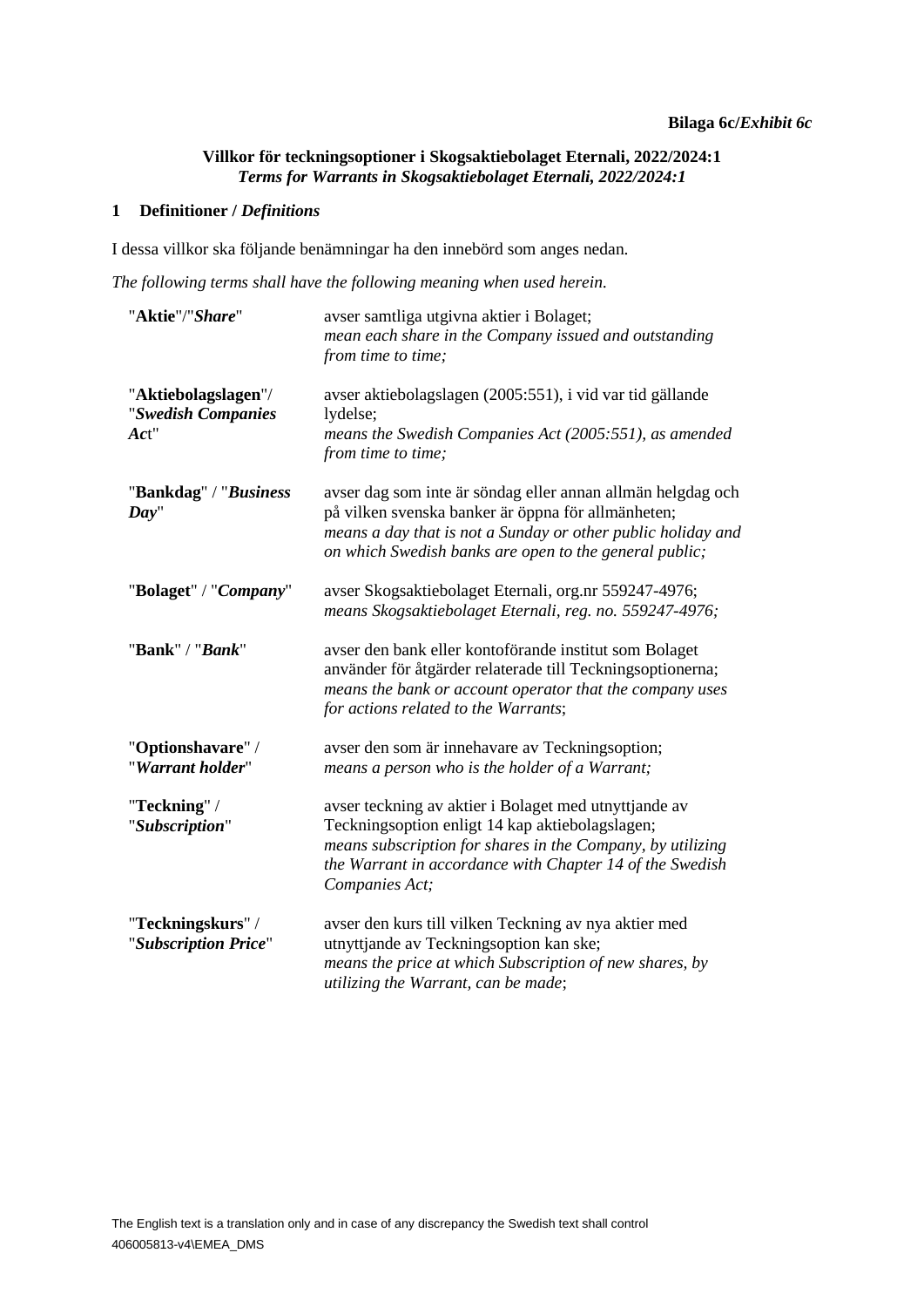| "Teckningsoption" /<br>"Warrant" | avser rätt att teckna en aktie i Bolaget mot betalning i pengar<br>enligt dessa villkor;<br>means a right to subscribe for one new share in the<br>Company against cash payment in accordance with these<br>terms:                                                                                                                                |
|----------------------------------|---------------------------------------------------------------------------------------------------------------------------------------------------------------------------------------------------------------------------------------------------------------------------------------------------------------------------------------------------|
| "Euroclear"                      | avser Euroclear Sweden AB eller annan värdepapperscentral<br>enligt lagen (1998:1479) om värdepapperscentraler och<br>kontoföring av finansiella instrument.<br>means Euroclear Sweden AB or other central securities<br>depository in accordance with the Central Securities<br>Depositary and Financial Instrument Accounts Act<br>(1998:1479). |

## **2 Teckningsoptioner och registrering /** *Warrants and registration*

- 2.1 Antalet Teckningsoptioner uppgår till sammanlagt högst 100 000. *The number of Warrants amounts to a total maximum of 100,000.*
- <span id="page-5-1"></span>2.2 Bolaget ska på begäran utfärda teckningsoptionsbevis ställda till viss man eller order, representerande en Teckningsoption eller multiplar därav. Bolaget verkställer på begäran av Optionsinnehavare utbyte och växling av teckningsoptionsbevis. *The Company shall, on request, issue warrant certificates payable to a certain person or order, each representing one Warrant or multiples thereof. The Company will effect exchanges and conversions of Warrant certificates upon request from a Holder.*
- <span id="page-5-2"></span>2.3 Bolagets styrelse ska äga rätt att fatta beslut om att Teckningsoptionerna ska registreras av Euroclear i ett avstämningsregister enligt lagen (1998:1479) om värdepapperscentraler och kontoföring av finansiella instrument. För det fall sådant beslut inte fattats ska vad som stadgas i punktern[a 2.4-](#page-5-0)[2.7](#page-6-0) nedan inte gälla. För det fall sådant beslut fattats ska vad som stadgas i punktern[a 2.4-](#page-5-0)[2.7](#page-6-0) nedan gälla istället för vad som stadgas i punkt [2.2](#page-5-1) ovan. *The Company's board of directors is entitled to resolve that the Warrants shall be registered with Euroclear in a securities register pursuant to the Central Securities Depositaries and Swedish Financial Instruments Accounts Act (1998:1479). In case such a resolution is not passed, what is stated in Sections [2.4](#page-5-0)[-2.7](#page-6-0) below shall not apply. In case such a resolution is passed, what is stated in Sections [2.4](#page-5-0)[-2.7](#page-6-0) below shall apply instead of what is stated in Section [2.2](#page-5-1) above.*
- <span id="page-5-0"></span>2.4 Optionsinnehavare ska, efter det att beslut enligt punkt [2.3](#page-5-2) fattats, på Bolagets anmaning vara skyldig att omedelbart till Bolaget eller Euroclear inlämna samtliga teckningsoptionsbevis representerande Teckningsoptioner samt meddela Bolaget erforderliga uppgifter om värdepapperskonto på vilket Optionsinnehavarens Teckningsoptioner ska registreras enligt nedan.

*A Holder shall, after a resolution according to Section [2.3](#page-5-2) has been passed, upon the Company's request be obliged to immediately submit to the Company or Euroclear all the warrant certificates representing the Warrants and supply the Company with the necessary information on the securities account in which the Holder's Warrants shall be registered according to the below.*

2.5 Teckningsoptionerna ska registreras av Euroclear i ett avstämningsregister enligt lagen (1998:1479) om värdepapperscentraler och kontoföring av finansiella instrument, till följd varav inga fysiska värdepapper ska utges.

*The Warrants shall be registered by Euroclear in a securities register pursuant to the Central Securities Depositaries and Swedish Financial Instruments Accounts Act (1998:147) and consequently no physical securities will be issued.*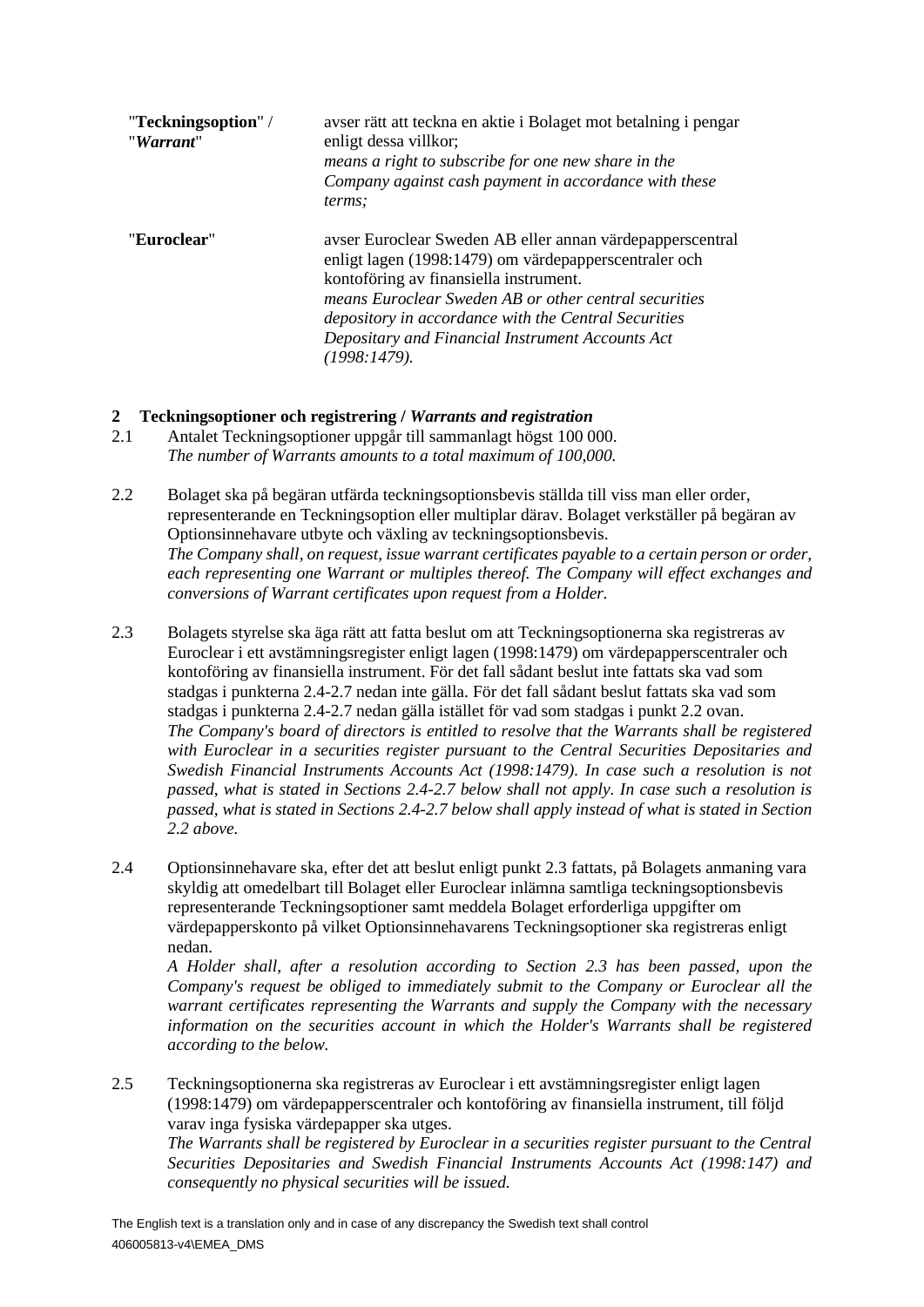- <span id="page-6-1"></span>2.6 Teckningsoptionerna registreras för Optionshavarens räkning på konto i Bolagets avstämningsregister. Registreringar avseende Teckningsoptionerna ska ombesörjas av Banken. *The Warrants are registered on an account in the Company's Central Securities Depositary register on behalf of the Warrant holder. Registrations relating to the Warrants shall be made by the Bank.*
- <span id="page-6-0"></span>2.7 För det fall Bolagets styrelse fattat beslut enligt punkt [2.3](#page-5-2) ovan, ska styrelsen därefter vara oförhindrad att, med de begränsningar som må följa av lag eller annan författning, fatta beslut om att Teckningsoptionerna inte längre ska vara registrerade av Euroclear i ett avstämningsregister. För det fall sådant sistnämnt beslut fattats ska vad som stadgas i [2.2](#page-5-1) ovan gälla istället för vad som stadgas i [2.4-](#page-5-0)[2.6](#page-6-1) ovan. *In the event that the Company's board of directors has passed a resolution in accordance with*

*Section [2.3](#page-5-2) above, the board of directors will be free to resolve, within the restrictions that may follow from law or other regulations, that the Warrants shall no longer be registered by Euroclear in a securities register. If such a resolution is passed, what is stated in Section [2.2](#page-5-1) above shall apply instead of what is stated in Sections [2.4](#page-5-0)[-2.6](#page-6-1) above.*

## **3 Rätt att teckna nya aktier /** *Right to subscribe for new shares*

<span id="page-6-2"></span>3.1 Optionshavare ska äga rätt att under perioden från och med den 1 september 2024 till och med den 30 september 2024 eller den tidigare dag som följer av punkt [8](#page-7-0) nedan, för varje Teckningsoption teckna en (1) ny aktie. Teckningskursen ska fastställas till ett belopp om 250 kronor. Den framräknade teckningskursen ska avrundas till helt hundradels kronor, varvid 0,005 kronor ska avrundas till 0,01 kronor. Teckningskursen får inte fastställas till under aktiens kvotvärde.

*During the period as from 1 September 2024 up to and including 30 September 2024, or the earlier date set forth in section [8](#page-7-0) below, Warrant holders are entitled to subscribe for one (1) new share for each Warrant. The subscription price shall be determined to SEK 250. The calculated subscription price shall be rounded to the nearest SEK 0.01, where SEK 0.005 shall be rounded upwards to SEK 0.01. The subscription price may not amount to less than the quota value of the company's shares.*

3.2 Teckningskursen, liksom antalet aktier som varje Teckningsoption ger rätt att teckna, kan bli föremål för justering i de fall som anges i punkt [8](#page-7-0) nedan. Teckningskursen får dock aldrig understiga aktiens kvotvärde.

*The Subscription Price as well as the number of shares which each Warrant entitles the holder to subscribe for, may be subject to adjustment in cases specified in section Fel! Hittar inte referenskälla. below. The Subscription Price may, however, never be less than the share's quota value.*

3.3 Teckning kan endast ske av det hela antal aktier till vilka de Teckningsoptioner som Optionshavaren önskar utnyttja berättigar. Vid Teckning ska bortses från eventuell överskjutande del av Teckningsoption, som inte kan utnyttjas. *Subscription can only be made for the full number of shares exercisable under the Warrants, that the Warrant holder would like to utilize. At Subscription any excess portion of the Warrant which cannot be utilized shall be disregarded.*

# **4 Teckning /** *Subscription*

- 4.1 Teckning sker genom att Optionshavare enligt fastställt formulär skriftligen tecknar aktier, varvid ska anges det antal aktier som tecknas. Teckning är bindande och kan inte återkallas. *Subscription is made by the Warrant holder Subscribing for the shares, in writing, in accordance with an established form, indicating the number of shares that are subscribed for. Subscription is binding and may not be revoked.*
- 4.2 Sker inte Teckning inom i punkt [3.1](#page-6-2) angiven tid, upphör all rätt enligt Teckningsoptionerna att gälla.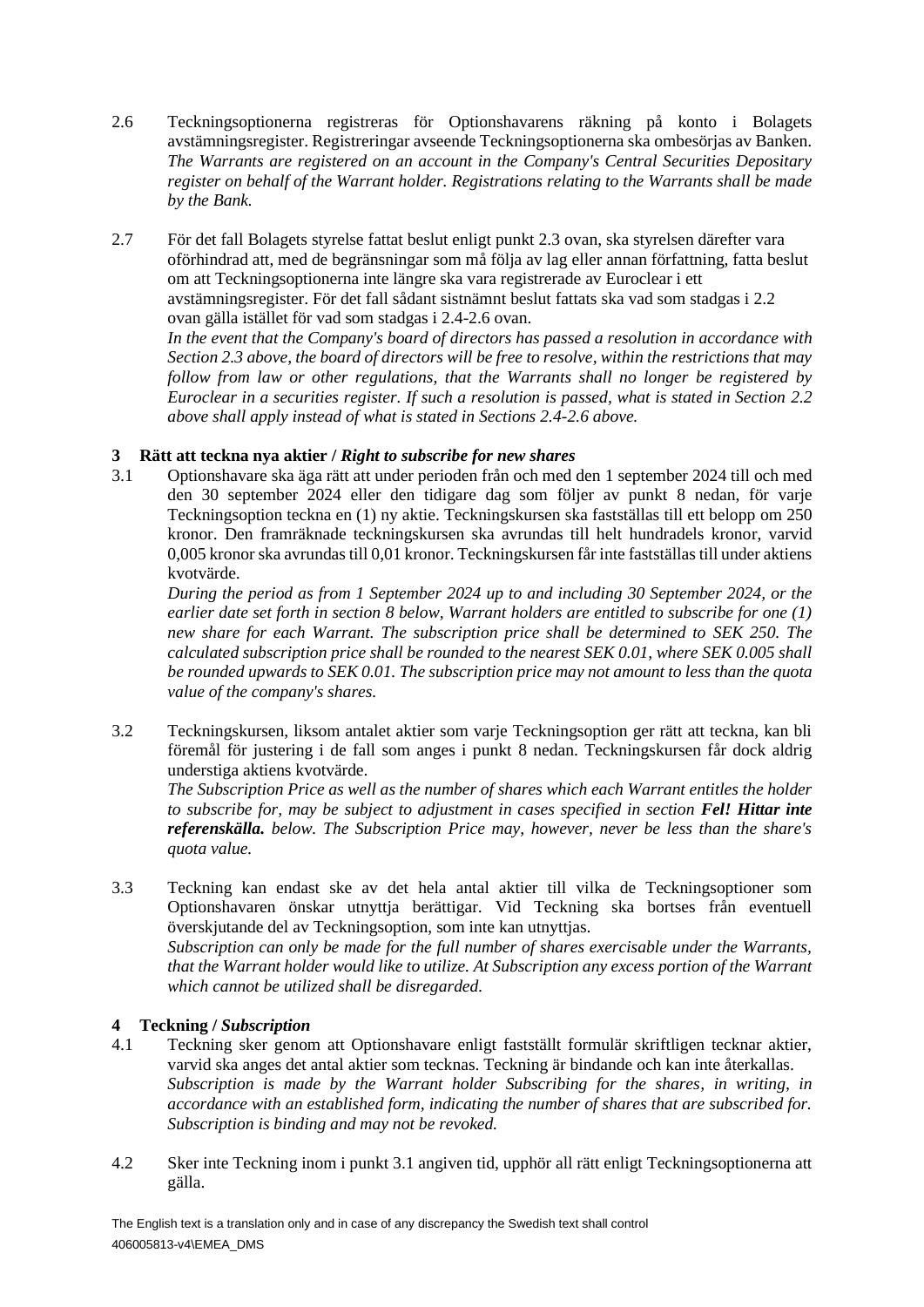*If Subscription is not made within the period set forth in sectio[n 3.1,](#page-6-2) any and all rights pursuant to the Warrants shall expire.*

4.3 Vid sådan Teckning ska, för registreringsåtgärder, skriftlig och ifylld teckningssedel enligt fastställt formulär inges till Bolaget eller den Bolaget anvisar. I förekommande fall ska Optionshavaren samtidigt överlämna till Bolaget teckningsoptionsbevis representerade det antal Teckningsoptioner som anmälan om Teckning avser.

*Such Subscription shall, for registration purposes, be made in a written notification on a specified form to the Company or to whom the Company assign. Where applicable the Warrant Holder shall simultaneously submit to the Company the warrant certificates representing the number of Warrants that the notification concerns.*

#### **5 Betalning för ny aktie /** *Payment for new share*

Vid Teckning ska betalning erläggas genast för det antal aktier som Teckningen avser. Betalning ska ske kontant till ett av Bolaget anvisat bankkonto.

*At Subscription, payment for the number of shares relating to the Subscription shall be made immediately. Payment shall be made, in cash, to an account designated by the Company.*

#### **6 Införing i aktieboken /** *Registration in the share register*

Efter Teckning verkställs tilldelning genom att de nya aktierna upptas i Bolagets aktiebok såsom interimsaktier. Sedan registrering hos Bolagsverket och Euroclear ägt rum blir registreringen på avstämningskonto slutgiltig. Som framgår av punkterna [7](#page-7-1) och [8](#page-7-0) nedan senareläggs i vissa fall tidpunkten för sådan slutlig registrering.

*After Subscription allotment will be effected by the new shares being registered in the Company's share register as interim shares. The registration on the Central Securities Depositary account will be final after the registrations with the Companies Registration Office and Euroclear are final. As stated in sections [7](#page-7-1) and [8](#page-7-0) below, such final registration may be postponed in certain cases.*

#### <span id="page-7-1"></span>**7 Utdelning på ny aktie, m.m. /** *New shares' right to dividends etc.*

Teckning som görs på sådan tid att den inte kan verkställas senast på tionde kalenderdagen före avstämningsdag för utdelning som beslutats av eller föreslagits Bolagets bolagsstämma samma år, verkställs först efter avstämningsdagen för utdelning. Aktier, som tillkommit på grund av Teckning som verkställs efter avstämningsdagen för utdelning, upptas interimistiskt på avstämningskonto, vilket innebär att de inte har rätt att erhålla utdelning.

*Subscription made at such time that it cannot be effected at the latest on the tenth calendar day preceding the record date for a dividend approved by or proposed to the general meeting that year, will be executed only after the dividend record date. Shares which have been issued due to Subscription effected after the dividend record date, will be temporarily registered in the Central Securities Depositary account, which means that they are not entitled to receive dividends.*

#### <span id="page-7-0"></span>**8 Omräkning av Teckningskursen m.m. /** *Adjustment of Subscription Price etc.*

Beträffande den rätt som ska tillkomma Optionshavare i de situationer som anges nedan ska följande gälla:

*Regarding the rights that a Warrant holder shall have in the situations set out below, the following shall apply:*

#### 8.1 **Tillvägagångssätt/***Procedure*

8.1.1. Omräkning ska göras av Bolaget enligt punkt [8.2](#page-9-0) nedan. *The Recalculations shall be made by the Company in accordance with Clause [8.2](#page-9-0) below.*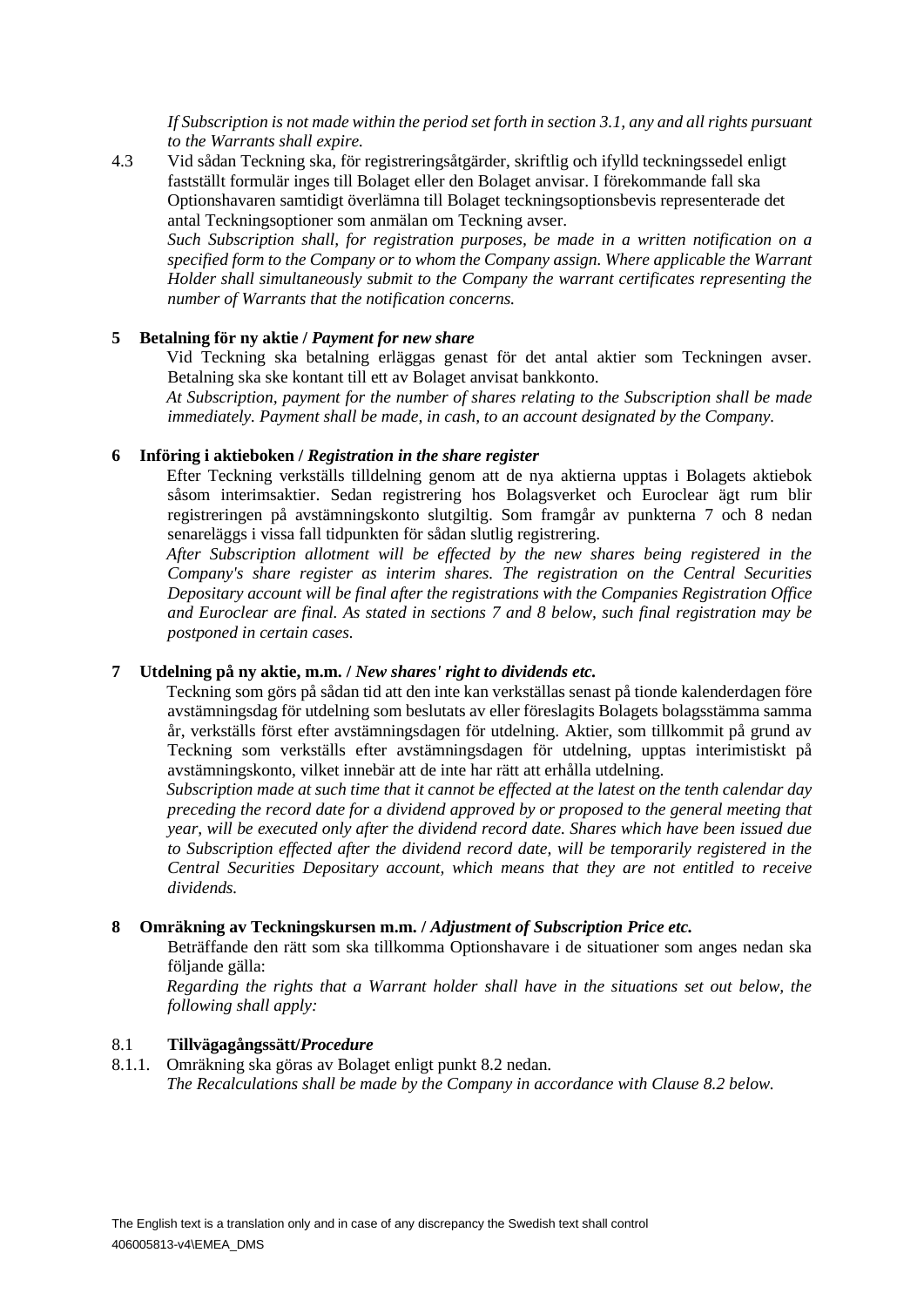8.1.2. Skulle Optionsinnehavare inte vara överens med Bolaget om en justering av Villkoren genom omräkning enligt punkt [8.2](#page-9-0) nedan, ska varje Optionsinnehavare ha rätt att begära ett oberoende fastställande av en lämplig justering enligt vad som anges nedan. *Should, however, the Warrant holder not agree on an adjustment of the Terms and Conditions* 

*recalculated by the Company in accordance with Clause [8.2](#page-9-0) below, the Warrant holder shall have the right to request an independent determination of the appropriate adjustment as set out below.*

- (a) Såvida inte Bolaget och den Optionsinnehavaren som begärt justering av Villkoren inom trettio (30) dagar från det att begäran om ett oberoende fastställande framställdes har enats om en kvalificerad expert (härefter kallad "**Experten**"), ska Stockholms Handelskammare, efter begäran av Optionsinnehavaren, utnämna en Expert. En sådan utnämning ska vara slutlig och bindande för Optionsinnehavaren och för Bolaget. *Unless the Company and the requesting Warrant holder have, within thirty (30) days from the request for independent determination, agreed on a qualified expert (hereinafter referred to as the "Expert"), the Stockholm Chamber of Commerce shall, at the request of the requesting Warrant holder, appoint the Expert, such appointment to be final and binding on the Warrant holder and the Company.*
- (b) Experten ska självständigt beakta den inträffade händelsen och dess inverkan på Teckningsoptionerna och/eller Aktierna och/eller Optionsinnehavaren. Experten har rätt att erhålla värdering eller övrig assistans från annan ansedd utomstående part efter instruktioner av Experten. *The Expert shall independently consider the event that occurred and its effect on the Warrants and/or Shares and/or the Warrant holder. In doing this, the Expert*

*may obtain a valuation or other assistance from a reputable third party instructed by the Expert.*

(c) Experten ska fastställa en lämplig omräkning i enlighet med dessa Villkor för att till fullo kompensera Optionsinnehavaren för varje utspädning och annan negativ påverkan. Experten ska så långt möjligt tillämpa de omräkningsprinciper som följer av punkt [8.2](#page-9-0) (*Omräkning*) och/eller av andra för ändamålet relevanta bestämmelser i dessa Villkor för Teckningsoptioner och/eller i s.k. teckningsoptionsägaravtal avseende innehav av Teckningsoptioner, Aktier och/eller andra Rättigheter i Bolaget. *The Expert shall decide on the appropriate adjustments in accordance with these* 

*Terms and Conditions in order to fully compensate the Warrant holder for any dilution and other adverse effects. The Expert shall as far as possible apply the adjustment principles set out in Clause [8.2](#page-9-0) (Recalculations) and/or any other relevant provisions of these Terms and Conditions and/or any Warrant holder agreement regarding the holding of Warrants, Shares and/or any other Interests in the Company.*

(d) Experten ska avge sitt beslut inom trettio (30) dagar räknat från den dag då denne tillsattes. *The Expert shall render his decision within thirty (30) days from the date when he was appointed.*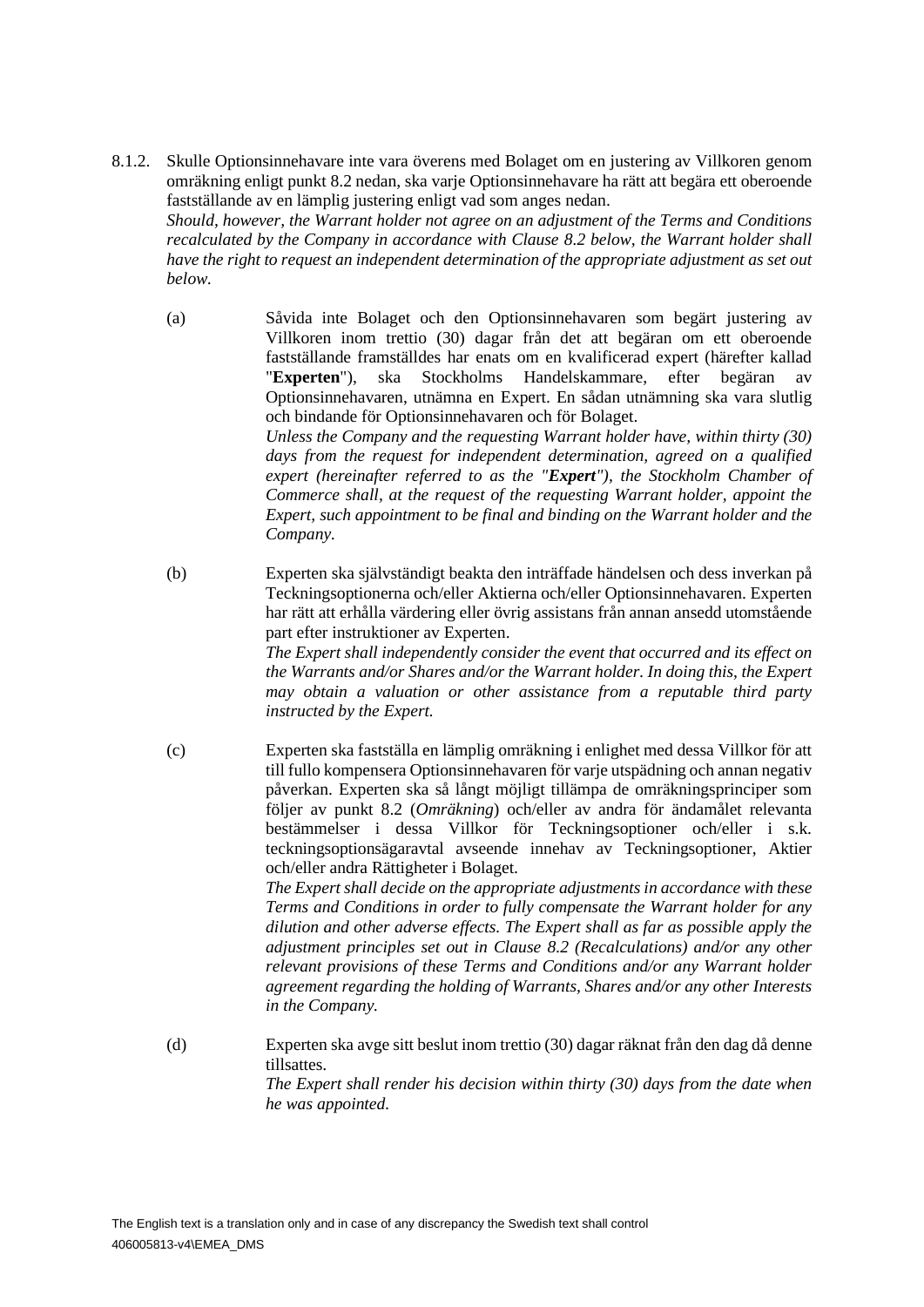- (e) Expertens beslut ska vara slutligt bindande för Bolaget och för samtliga Optionsinnehavare. *The Expert's decision shall be final and binding on the Company and all Warrant holders.*
- (f) Ersättningen för Expertens kostnader och skälig ersättning till denne ska delas lika mellan Bolaget och den Optionsinnehavare som begär justering. *The costs incurred by, and reasonable remuneration to, the Expert shall be divided equally between the Company on the one part and the requesting Warrant holder on the other part.*

## <span id="page-9-0"></span>8.2 **Omräkning/***Recalculations*

8.2.1. En omräkning av det antal Aktier som varje Teckningsoption ger rätt att teckna ska utföras om Teckning verkställts efter beslut om sådan omständighet som anges i punkt [8.2.2](#page-9-1) till punkt [8.2.20.](#page-24-0)

*A recalculated number of Shares which every Warrant confers the right to subscribe for, shall be applied in the case of a Subscription being executed after the decision on any of the circumstances set in Clause [8.2.2](#page-9-1) to Clause [8.2.20.](#page-24-0)* 

## <span id="page-9-1"></span>8.2.2. **Fondemission/***Bonus Issue*

Genomför Bolaget en fondemission ska Teckning – där anmälan om Teckning görs på sådan tid att den inte kan verkställas senast på tionde kalenderdagen före bolagsstämma som beslutar om emissionen – verkställas först sedan stämman beslutat om denna. Aktier, som tillkommit på grund av Teckning verkställd efter emissionsbeslutet, registreras interimistiskt på avstämningskonto, vilket innebär att de inte har rätt att deltaga i emissionen. Slutlig registrering på avstämningskonto sker först efter avstämningsdagen för emissionen.

*In the event the Company carries out a bonus issue, Subscription shall – where notice of Subscription is made at such time that it cannot be effected at the latest on the tenth calendar day prior to the shareholders' meeting which resolves upon the issue – be effected only after the shareholders' meeting has resolved to carry out the bonus issue. Shares which is issued as a consequence of Subscription executed after such a resolution shall be registered on an interim basis in the securities account and do not entitle to participation in the issue. Final registration in the securities account shall take place only after the record date for the issue.*

Vid Teckning som verkställs efter beslutet om fondemission tillämpas en omräknad Teckningskurs liksom en omräkning av det antal Aktier som varje Teckningsoption berättigar till Teckning av. Omräkningarna utföres av Bolaget enligt följande formler:

*In conjunction with Subscription effected after the resolution to carry out the bonus issue, a recalculated Subscription Price as well as a re-calculated number of Shares which each Warrant shall entitle to Subscribe for shall apply. The re-calculations shall be made by the Company in accordance with the following formulas:*

| Omräknad Teckningskurs                             | $=$ | Föregående Teckningskurs x antalet Aktier<br>före fondemissionen                 |
|----------------------------------------------------|-----|----------------------------------------------------------------------------------|
|                                                    |     | Antalet Aktier efter fondemissionen                                              |
| Omräknat antal Aktier som<br>varje Teckningsoption | $=$ | Föregående antal Aktier som varje<br>Teckningsoption berättigar till Teckning av |
| berättigar till Teckning av                        |     | $x$ antalet Aktier efter fondemissionen<br>Antalet Aktier före fondemissionen    |
| Re-calculated Subscription<br>Price                |     | Previous Subscription Price x number of<br>shares prior to the bonus issue       |
|                                                    |     | Number of shares following the bonus issue.                                      |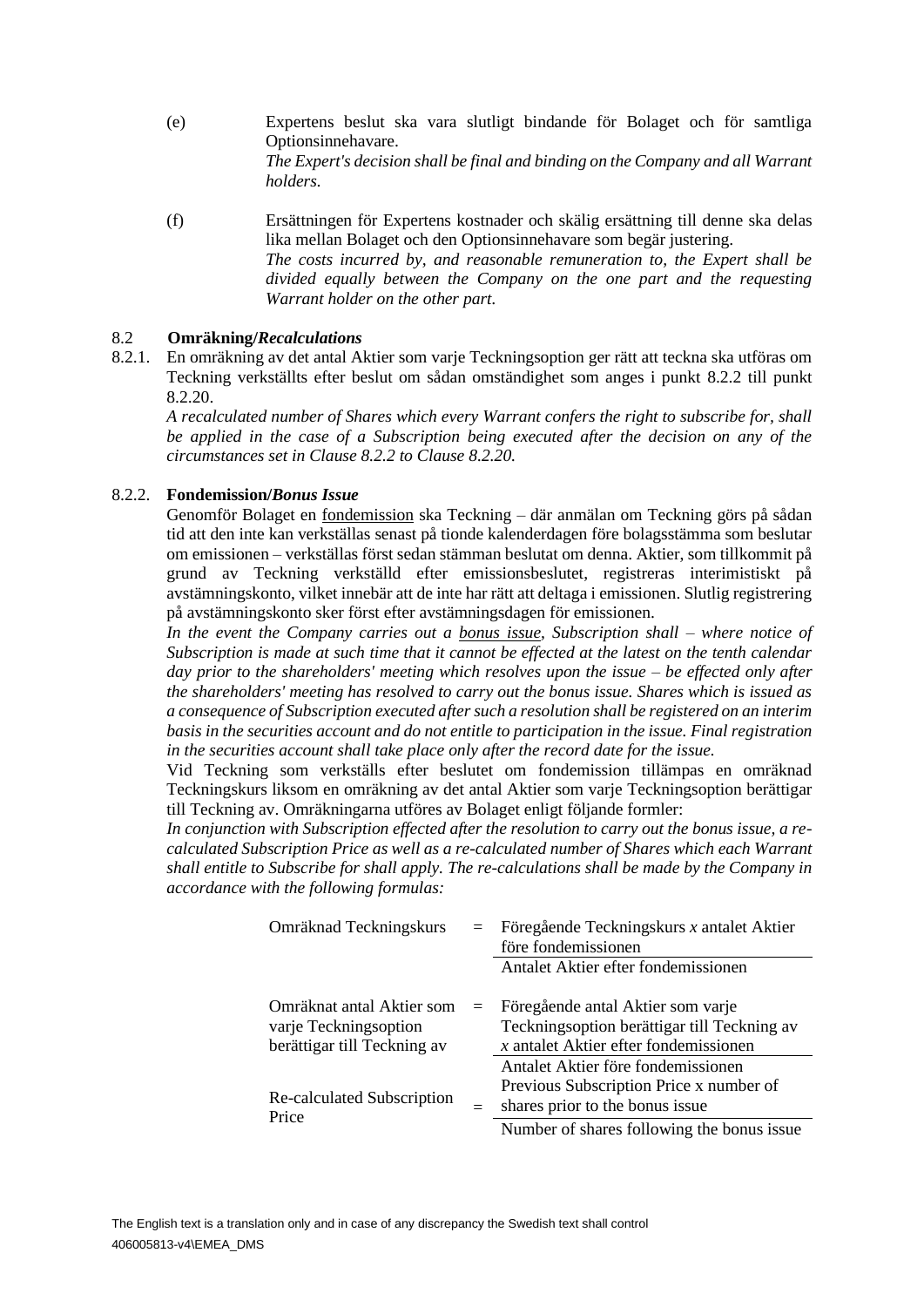|                                                     |  | The previous number of Shares that each    |
|-----------------------------------------------------|--|--------------------------------------------|
| Re-calculated number of<br>Shares that each Warrant |  | Warrant entitled to Subscribe for x number |
|                                                     |  | $=$ of Shares following the bonus issue    |
| entitles to Subscribe for                           |  | Number of Shares following the bonus       |
|                                                     |  | 1SSue                                      |

Vid omräkning enligt ovanstående formel ska bortses från Aktier som innehas av Bolaget. Enligt ovan omräknad Teckningskurs och omräknat antal Aktier fastställs av Bolaget snarast möjligt efter bolagsstämmans beslut om fondemission, men tillämpas först efter avstämningsdagen för emissionen.

*When recalculating in accordance with the above formula, any shares held by the Company shall be disregarded. The recalculated Subscription Price and number of Shares, recalculated in accordance with the above, shall be determined by the Company as soon as possible following the shareholders' resolution regarding the bonus issue, but will not be applied until after the record date for the issue.*

#### 8.2.3. **Sammanläggning eller uppdelning/***Reverse split or split*

Genomför Bolaget en sammanläggning eller uppdelning av Aktier ska moment [8.2.2](#page-9-1) ovan äga motsvarande tillämpning, varvid som avstämningsdag ska anses den dag då sammanläggning respektive uppdelning, på Bolagets begäran, sker hos Euroclear.

*If the Company carries out a reverse share split or a share split, subsection [8.2.2](#page-9-1) above shall apply correspondingly, whereby the record date shall be deemed to be the date on which the reverse share split or share split is effected by Euroclear upon request by the Company.*

#### <span id="page-10-0"></span>8.2.4. **Nyemission med företrädesrätt/***New share issue in accordance with the shareholders' priority rights*

Genomför Bolaget en nyemission – med företrädesrätt för aktieägarna att teckna nya Aktier mot kontant betalning eller kvittning – ska följande gälla beträffande rätten till deltagande i emissionen för Aktie som tillkommit på grund av Teckning med utnyttjande av Teckningsoption:

*In the event the Company carries out a new issue of shares – with priority rights for shareholders to Subscribe for new Shares in exchange for cash payment or payment through set-off of claims – the following shall apply with respect to the right to participate in the issue for Shares which are issued as a consequence of the Subscription through exercise of Warrants:*

I. Om Bolagets Aktier vid tidpunkten för emissionen inte är föremål för marknadsnotering, ska omräkning ske, dels av Teckningskursen, dels av det antal Aktier som varje Teckningsoption ger rätt att teckna i enlighet med denna punkt [8.2.4](#page-10-0) II angivna principer. Omräkningen som ska utföras av Bolaget, ska ha som utgångspunkt att värdet på Teckningsoptionerna ska lämnas oförändrat.

*Should the Company's Shares not be listed, at the time of the issuance, a recalculation of the Subscription Price and the number of Shares each Warrant entitles to subscribe for shall be adjusted in accordance with the principles set forth in this item [8.2.4](#page-10-0) II. The recalculation shall be made by the Company and shall be made on the basis that the value of the Warrants shall remain unchanged.*

II. Om Bolagets Aktier vid tidpunkten för emissionen är föremål för marknadsnotering, ska följande gälla beträffande rätten att deltaga i emissionen:

*Should the Company's Shares be listed at the time of the issuance, the following shall apply with respect to the rights to participate in the new issue:*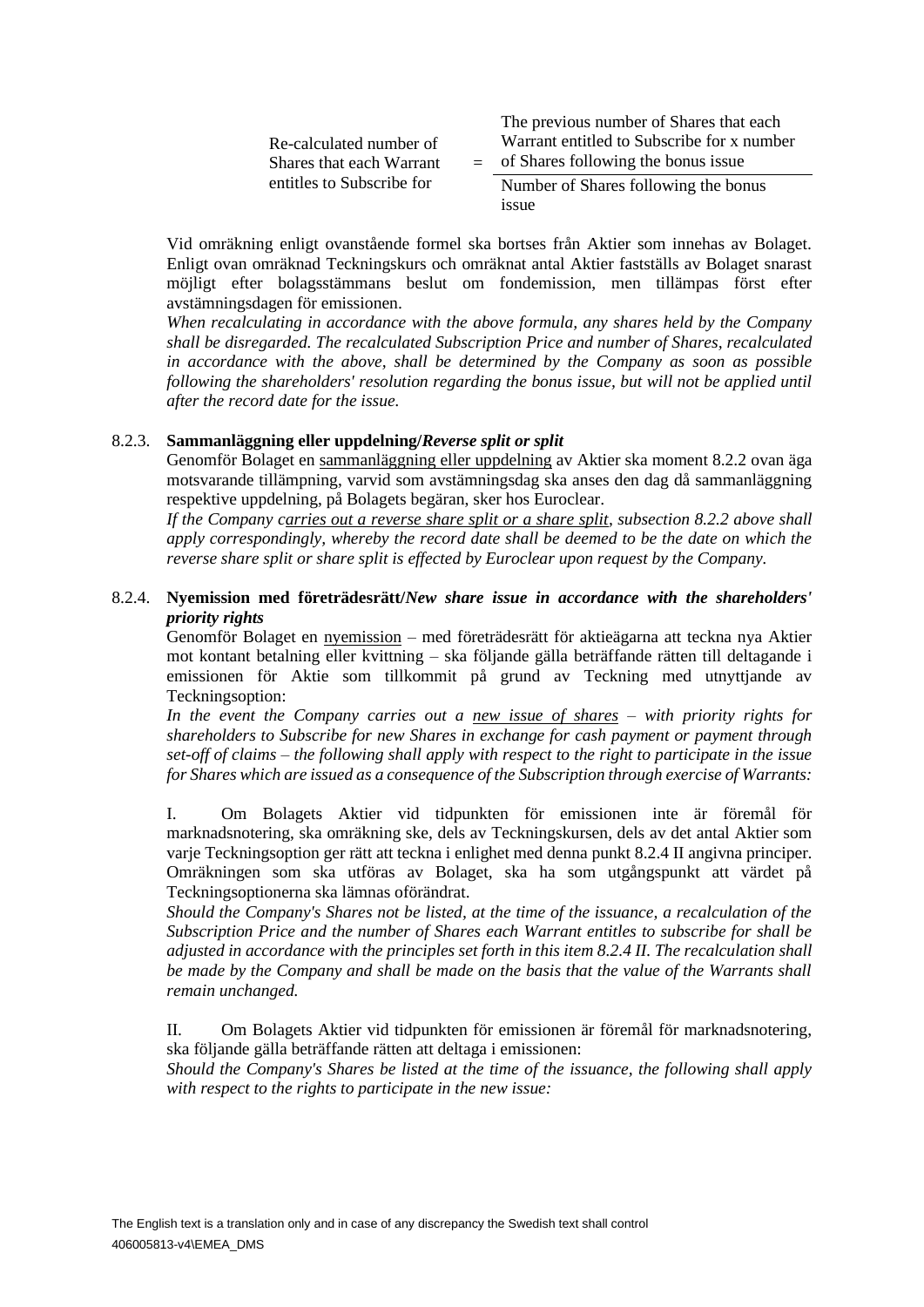(i) Beslutas emissionen av styrelsen under förutsättning av bolagsstämmans godkännande eller med stöd av bolagsstämmans bemyndigande, ska i beslutet anges den senaste dag då Teckning ska vara verkställd för att Aktie, som tillkommit genom Teckning, ska medföra rätt att deltaga i emissionen. Sådan dag får inte infalla tidigare än tionde kalenderdagen efter emissionsbeslutet.

*Where the board of directors resolves to issue Shares subject to approval by the shareholders or in accordance with an authorization by the shareholders, the resolution to issue Shares shall set forth the last date on which Subscription through the exercise of Warrants shall be executed in order for Shares, which is issued as a consequence of Subscription, shall entitle the Warrant holders to participate in the issue. Such date may not be earlier than ten calendar days following the resolution to issue shares.*

(ii) Beslutas emissionen av bolagsstämman, ska Teckning – som påkallas på sådan tid att Teckningen inte kan verkställas senast på tionde kalenderdagen före den bolagsstämma som beslutar om emissionen – verkställas först sedan Bolaget verkställt omräkning enligt detta moment [8.2.4,](#page-10-0) näst sista stycket. Aktie, som tillkommit på grund av sådan Teckning, registreras interimistiskt på avstämningskonto, vilket innebär att de inte har rätt att deltaga i emissionen. *Where the shareholders have resolved upon the issue, the Subscription – for which notice for Subscription is made at such time that it cannot be effected on or before the tenth calendar day prior to the shareholders' meeting which decides upon the issue – shall be effected only after the Company has effected recalculation in accordance with this subsection [8.2.4,](#page-10-0) penultimate paragraph. Shares which are issued as a consequence of such Subscription shall be registered on an interim basis in the share register account and shall not entitle to participation in the* 

Vid Teckning som verkställts på sådan tid att rätt till deltagande i nyemissionen inte uppkommer tillämpas en omräknad Teckningskurs liksom en omräkning av det antal Aktier som varje Teckningsoption berättigar till Teckning av. Omräkningarna utföres av Bolaget enligt nedan:

*issue.*

*Where Subscription is made at such time that no right to participate in the new issue arises, a recalculated Subscription Price as well as a recalculated number of Shares which each Warrant entitles to subscribe for shall apply. Recalculations shall be made by the Company in accordance with the following formulas:*

| Omräknad                                          | $=$ | Föregående Teckningskurs x aktiens genomsnittliga<br>aktiekurs under den i emissionsbeslutet fastställda<br>Teckningstiden (aktiens genomsnittskurs) |  |  |  |
|---------------------------------------------------|-----|------------------------------------------------------------------------------------------------------------------------------------------------------|--|--|--|
| Teckningskurs                                     |     | Aktiens genomsnittskurs ökad med det på grundval därav                                                                                               |  |  |  |
|                                                   |     | framräknade teoretiska värdet på teckningsrätten                                                                                                     |  |  |  |
|                                                   |     |                                                                                                                                                      |  |  |  |
| Omräknat antal Aktier                             |     | Föregående antal Aktier som varje Teckningsoption                                                                                                    |  |  |  |
| som varje                                         |     | berättigar till Teckning av $x$ (Aktiens genomsnittskurs ökad                                                                                        |  |  |  |
| Teckningsoption<br>berättigar till Teckning<br>av |     | med det på grundval därav framräknade teoretiska värdet på                                                                                           |  |  |  |
|                                                   |     | teckningsrätten)                                                                                                                                     |  |  |  |
|                                                   |     | Aktiens genomsnittskurs                                                                                                                              |  |  |  |
|                                                   |     | The Subscription Price x the average share price of the                                                                                              |  |  |  |
| Recalculated                                      |     | Share during the Subscription Period set forth in the issue                                                                                          |  |  |  |
|                                                   |     | resolution(average price of Share)                                                                                                                   |  |  |  |
| <b>Subscription Price</b>                         |     | The average price of Share increased by the theoretical                                                                                              |  |  |  |
|                                                   |     | value of the subscription right calculated on the basis thereof                                                                                      |  |  |  |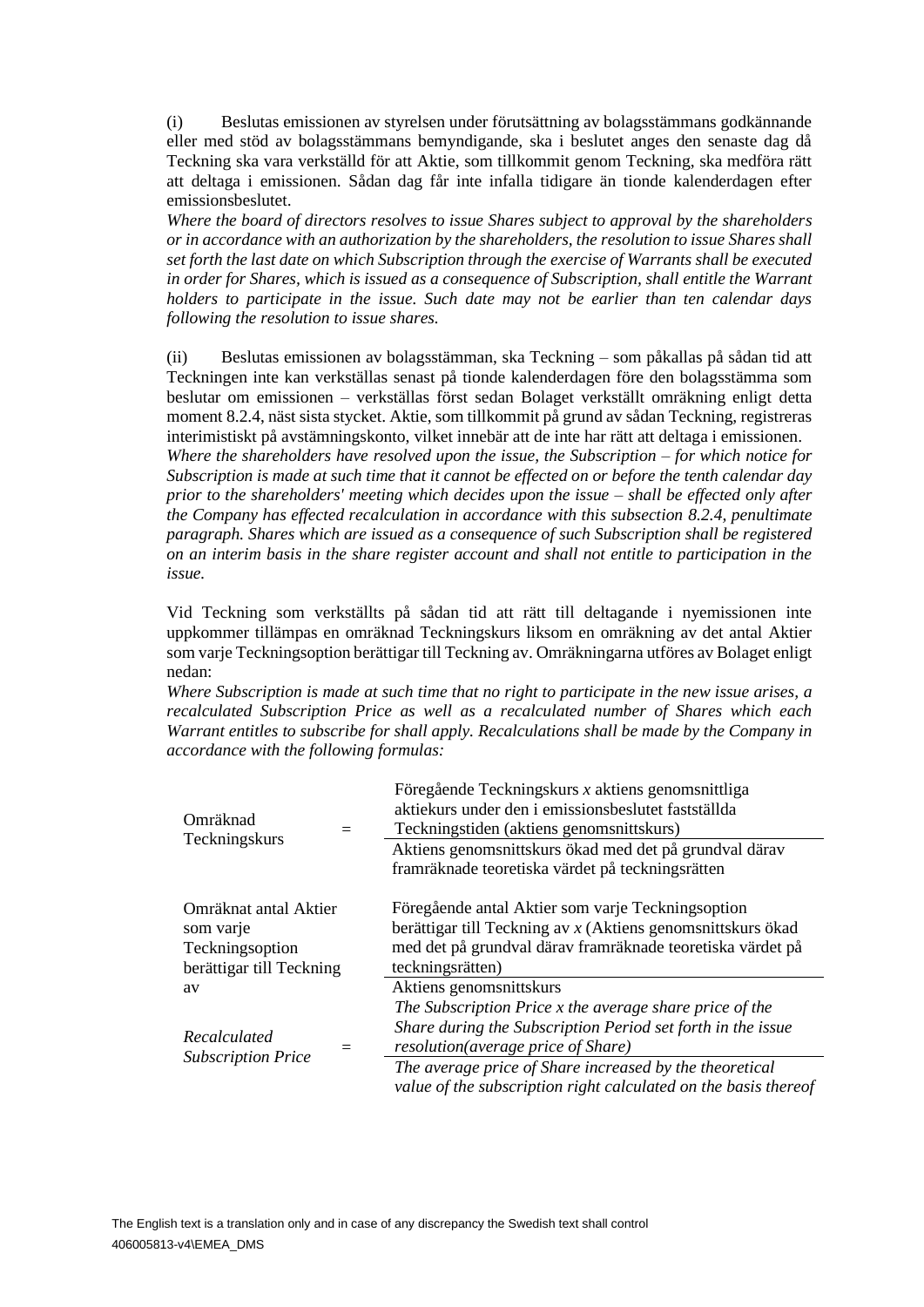*Recalculated number of Shares that each Warrant entitles to Subscribe for*  $=$ 

*The previous number of Shares that each Warrant entitled to subscribe for x (the average price of Share increased by the theoretical value of the subscription right calculated on the basis thereof) The average price of Share*

Aktiens genomsnittskurs ska anses motsvara genomsnittet av det för varje handelsdag under teckningstiden framräknade medeltalet av den under dagen noterade högsta och lägsta betalkursen för aktien enligt marknadsnotering. I avsaknad av notering av betalkurs ska i stället den som slutkurs noterade köpkursen ingå i beräkningen. Dag utan notering av vare sig

betalkurs eller köpkurs ska inte ingå i beräkningen. *The average price of a Share shall be deemed to correspond to the average for each trading day during the Subscription Period of the calculated mean value of the highest and lowest price paid for the Share according to market quotation. In the absence of a quoted paid price, the bid price which is quoted as the closing price shall form the basis for the calculation. Days when no paid price or bid price is quoted, shall be excluded from the calculation.*

Det teoretiska värdet på teckningsrätten framräknas enligt följande formel: *The theoretical value of the subscription right shall be calculated according to the following formula:*

| Teckningsrättens<br>värde            |     | Det antal nya Aktier som högst kan komma att utges<br>enligt emissionsbeslutet $x$ (aktiens genominitiskurs<br>minus teckningskursen för den nya Aktien)<br>Antalet Aktier före emissionsbeslutet                                       |
|--------------------------------------|-----|-----------------------------------------------------------------------------------------------------------------------------------------------------------------------------------------------------------------------------------------|
| The value of a<br>subscription right | $=$ | The maximum number of new Shares which may be<br>issued pursuant to the issue resolution $x$ (the average<br>price of share minus the Subscription Price for the<br>new Share)<br>The number of Shares prior to the issue<br>resolution |

Vid omräkning enligt ovanstående formel ska bortses från Aktier som innehas av Bolaget. Uppstår ett negativt värde, ska det teoretiska värdet på teckningsrätten bestämmas till noll. *When recalculating in accordance with the above formula, any Shares held by the Company shall be disregarded. If a negative value arises, the theoretical value of the subscription right shall be determined to be zero.*

Enligt ovan omräknad Teckningskurs och omräknat antal Aktier ska fastställas av Bolaget två Bankdagar efter Teckningstidens utgång och ska tillämpas vid Teckning, som verkställs därefter.

*The recalculated Subscription Price and the recalculated number of Shares as set forth above shall be determined by the Company two Business days after the expiration of the Subscription Period and shall apply to Subscriptions executed thereafter.* 

Under tiden till dess att omräknad Teckningskurs och omräknat antal Aktier som varje Teckningsoption berättigar till Teckning av fastställts, verkställs Teckning endast preliminärt, varvid det antal Aktier, som varje Teckningsoption före omräkning berättigar till Teckning av, upptas interimistiskt på avstämningskonto. Dessutom noteras särskilt att varje Teckningsoption efter omräkningar kan berättiga till ytterligare Aktier. Slutlig registrering på avstämningskontot sker sedan omräkningarna fastställts.

*During the period until the recalculated Subscription Price and recalculated number of Shares that each Warrant entitles to subscribe for are determined, Subscription shall only be executed on a preliminary basis, whereupon the full number of Shares according to the not yet recalculated number of Shares will be registered in the share register account on an interim basis. In addition, a special note shall be recorded to the effect that the Warrant may entitle the*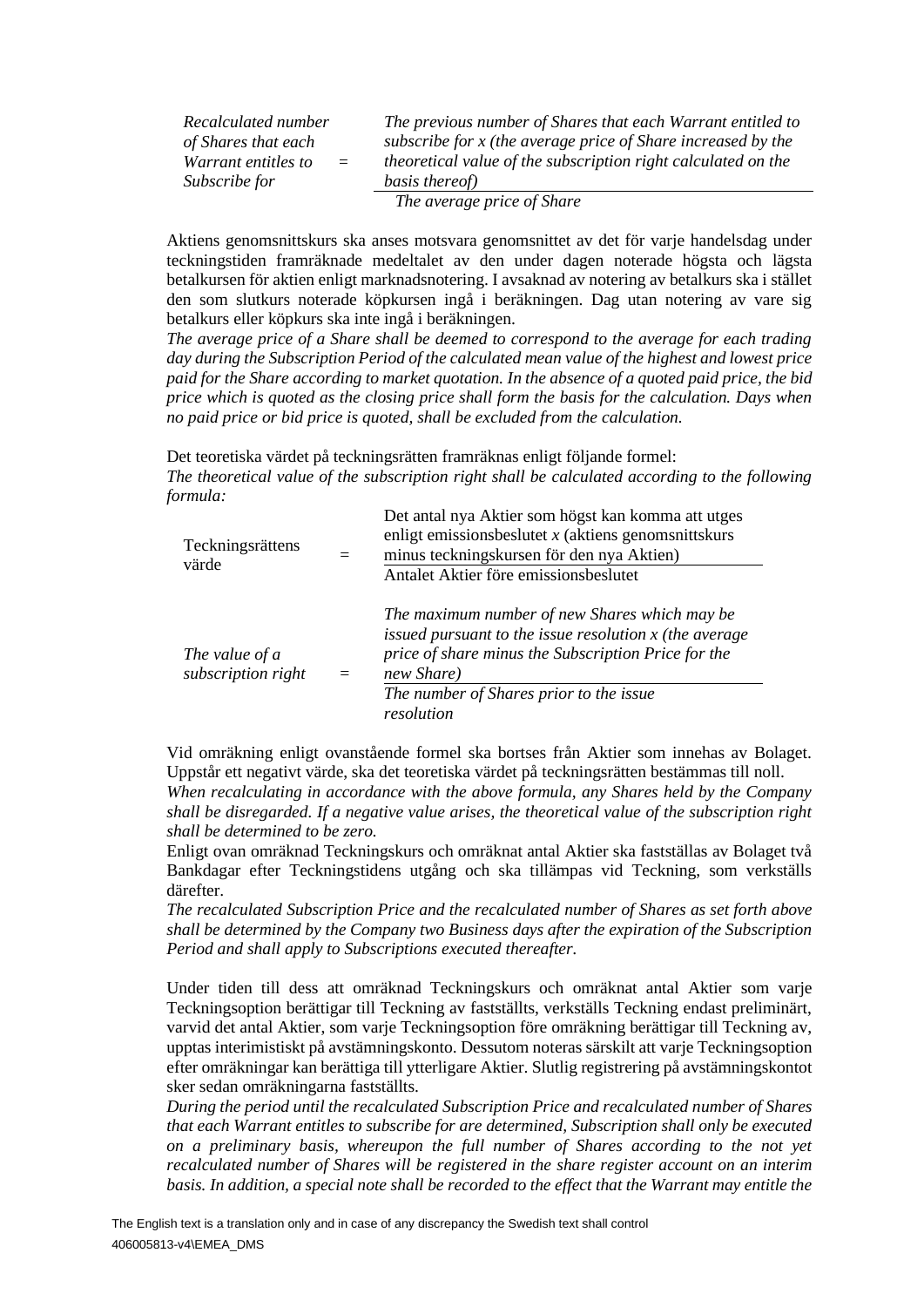*Holder to additional shares pursuant to the recalculated number of Shares. Final registration in the share register account shall be effected following the determination of the recalculations.*

#### <span id="page-13-0"></span>8.2.5. **Nyemission av teckningsoptioner eller konvertibler med företrädesrätt/***Issue of warrants and convertibles in accordance with the shareholders' priority rights*

Genomför Bolaget en emission enligt 14 kap. eller 15 kap. aktiebolagslagen – med företrädesrätt för aktieägarna och mot kontant betalning eller genom kvittning – ska beträffande rätten till deltagande i emissionen för Aktie, som tillkommit på grund av Teckning med utnyttjande av Teckningsoption bestämmelserna i moment [8.2.4](#page-10-0) I, oc[h 8.2.4](#page-10-0) II första stycket (i) och (ii) ovan äga motsvarande tillämpning.

*Where the Company carries out an issue in accordance with Ch. 14 or Ch. 15 of the Companies Act – with priority rights for the shareholders in exchange for cash payment or payment through set-off of claims – the provisions contained in subsection [8.2.4](#page-10-0) I, and [8.2.4](#page-10-0) II first paragraph (i) and (ii), shall apply correspondingly, with respect to the right to participate in the issue for Shares that have been issued as a consequence of Subscription through exercise of the Warrant.*

I. Om Bolagets Aktier eller teckningsrätter vid tidpunkten för emissionen inte är föremål för marknadsnotering, ska omräkning ske, dels av Teckningskursen, dels av det antal Aktier som varje Teckningsoption ger rätt att teckna i enlighet med denna punkt [0](#page-13-0) angivna principer. Omräkningen som ska utföras av Bolaget, ska ha som utgångspunkt att värdet på Teckningsoptionerna ska lämnas oförändrat.

*Should the Company's Shares or subscription rights not be listed, at the time of the issuance, a recalculation of the Subscription Price and the number of Shares each Warrant entitles to subscribe for shall be adjusted in accordance with the principles set forth in this item [0.](#page-13-0) The recalculation shall be made by the Company and shall be made on the basis that the value of the Warrants shall remain unchanged.*

II. Om Bolagets Aktier eller teckningsrätter vid tidpunkten för emissionen är föremål för marknadsnotering, ska vid Teckning som verkställts på sådan tid att rätt till deltagande i emissionen inte uppkommer tillämpas en omräknad Teckningskurs liksom en omräkning av det antal Aktier som varje Teckningsoption berättigar till Teckning av. Omräkningarna utföres av Bolaget och enligt följande formler:

*Should the Company's Shares or subscription rights be listed at the time of the issuance, where Subscription is made at such time that no right to participate in the issue arises, a recalculated Subscription Price as well as a recalculated number of Shares which each Warrant entitles to Subscribe for shall be applied. Recalculations shall be made by the Company in accordance with the following formulas:*

| Omräknad Teckningskurs                                | Föregående Teckningskurs x aktiens genomsnittliga<br>aktiekurs under den i emissionsbeslutet fastställda<br>teckningstiden (Aktiens genomsnittskurs)                                |
|-------------------------------------------------------|-------------------------------------------------------------------------------------------------------------------------------------------------------------------------------------|
|                                                       | Aktiens genomsnittskurs ökad med teckningsrättens<br>värde                                                                                                                          |
| Omräknat antal Aktier<br>som varje<br>Teckningsoption | Föregående antal Aktier som varje Teckningsoption<br>berättigar till Teckning av $x$ (Aktiens<br>genomsnittskurs ökad med teckningsrättens värde)                                   |
| berättigar till Teckning av                           | Aktiens genomsnittskurs                                                                                                                                                             |
| <b>Recalculated Subscription</b><br>Price             | Previous Subscription Price x the average share<br>price of the share during the Subscription Period set<br>forth in the resolution approving the issue (average<br>price of Share) |
|                                                       | The average price of Share increased by the value of<br>the subscription right                                                                                                      |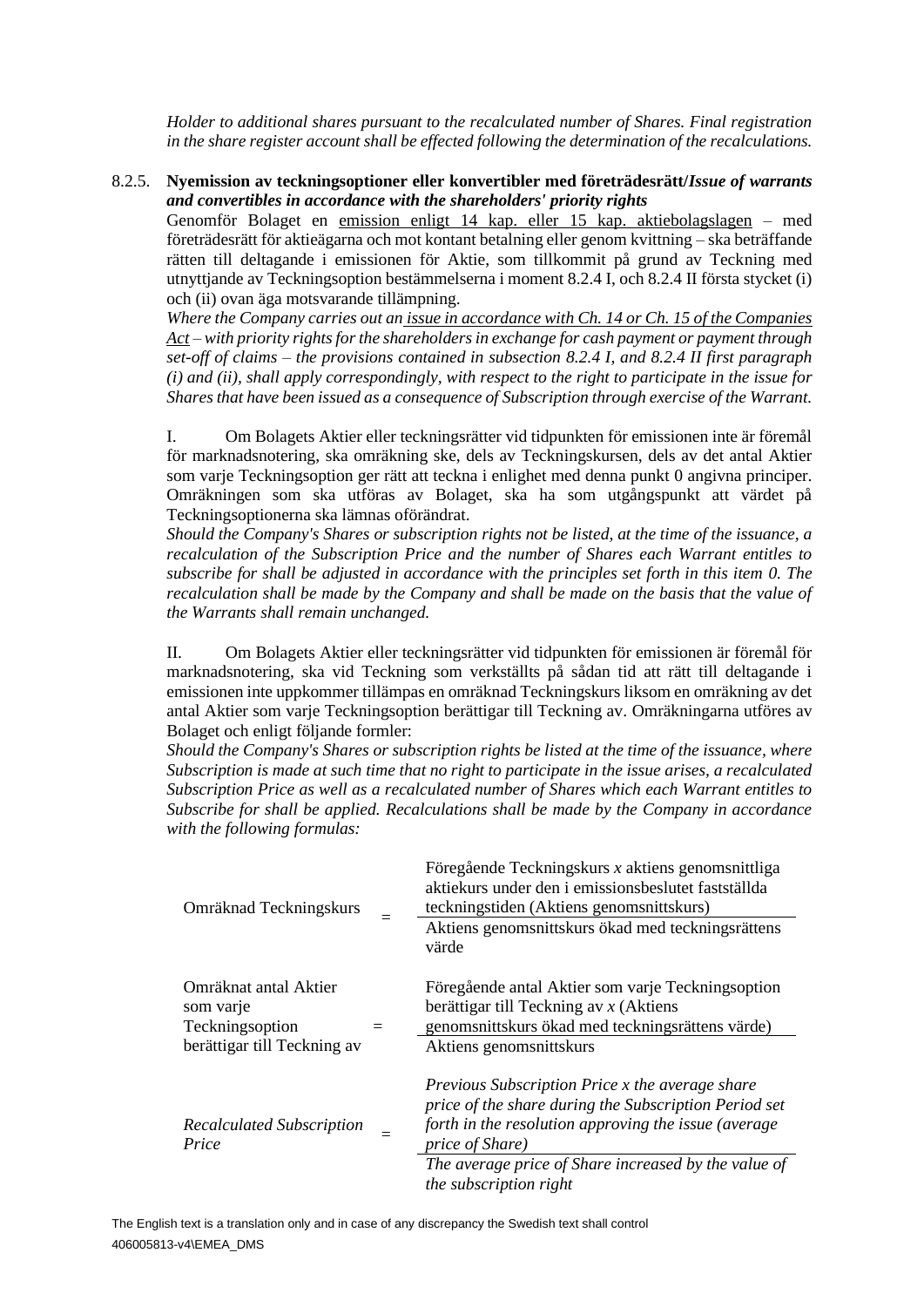*Recalculated number of Shares that each Warrant*  = *entitles to Subscribe for*

*Previous number of Shares that each Warrant entitles to Subscribe for x (the average price of Share increased by the value of the subscription right)*

*Average price of Share*

Teckningsrättens värde ska anses motsvara genomsnittet av det för varje handelsdag under Teckningstiden framräknade medeltalet av den under dagen noterade högsta och lägsta betalkursen för teckningsrätten enligt marknadsnotering. I avsaknad av notering av betalkurs ska i stället den som slutkurs noterade köpkursen ingå i beräkningen. Dag utan notering av vare sig betalkurs eller köpkurs ska inte ingå i beräkningen.

*The value of the subscription right shall be deemed to correspond to the average mean value of the highest and lowest prices paid for such rights each trading day during the Subscription Period according to market quotation. In the absence of a quoted paid price, the final bid price shall form the basis for the calculation. Days when no paid price or bid price is quoted, shall be excluded from the calculation.*

Enligt ovan omräknad Teckningskurs och omräknat antal Aktier ska fastställas av Bolaget två Bankdagar efter Teckningstidens utgång och ska tillämpas vid Teckning, som verkställs därefter.

*The recalculated Subscription Price and the recalculated number of Shares as set forth above shall be determined by the Company two Business Days after the expiration of the Subscription Period and shall apply to Subscriptions made after such time.*

Vid anmälan om Teckning som sker under tiden fram till dess att omräknad Teckningskurs och omräknat antal Aktier som varje Teckningsoption berättigar till Teckning av fastställts, ska bestämmelserna i moment [8.2.4,](#page-10-0) sista stycket ovan, äga motsvarande tillämpning.

*In relation to notice of Subscription effected during the period until the re-calculated Subscription Price and recalculated number of Shares have been determined, the provisions set forth in the final paragraph of subsection [8.2.4](#page-10-0) above shall apply correspondingly.*

#### <span id="page-14-0"></span>8.2.6. **Andra riktade erbjudanden till aktieägarna/***Other offers directed to the shareholders*

Skulle Bolaget i andra fall än som avses i momenten [8.2.2](#page-9-1) - [0](#page-13-0) ovan rikta erbjudande till aktieägarna att, med företrädesrätt enligt principerna i 13 kap. 1 § aktiebolagslagen, av Bolaget förvärva värdepapper eller rättighet av något slag eller besluta att, enligt ovan nämnda principer, till aktieägarna utdela sådana värdepapper eller rättigheter utan vederlag (erbjudandet) ska vid Teckning, som görs på sådan tid, att därigenom erhållen Aktie inte medför rätt till deltagande i erbjudandet, ska följande gälla:

*In the event the Company, under circumstances other than those set forth in subsections [8.2.2-](#page-9-1) [0](#page-13-0) above, directs an offer to the shareholders, with a priority rights pursuant to the principles set forth in Ch. 13, section 1 of the Companies Act, to acquire securities or rights of any kind from the Company, or where the Company resolves, pursuant to the above stated principles, to distribute to its shareholders such securities or rights without consideration (the offer), the following shall apply, with respect to Subscriptions requested at such a time that the thereby acquired Shares do not carry rights to participate in the offer:* 

I. Om Bolagets Aktier vid tidpunkten för emissionen inte är föremål för marknadsnotering, ska omräkning ske, dels av Teckningskursen, dels av det antal Aktier som varje Teckningsoption ger rätt att teckna i enlighet med denna punkt [8.2.6](#page-14-0) angivna principer. Omräkningen som ska utföras av Bolaget, ska ha som utgångspunkt att värdet på Teckningsoptionerna ska lämnas oförändrat.

*Should the Company's Shares not be listed, at the time of the issuance, a recalculation of the Subscription Price and the number of Shares each Warrant entitles to subscribe for shall be adjusted in accordance with the principles set forth in this item [8.2.6.](#page-14-0) The recalculation shall*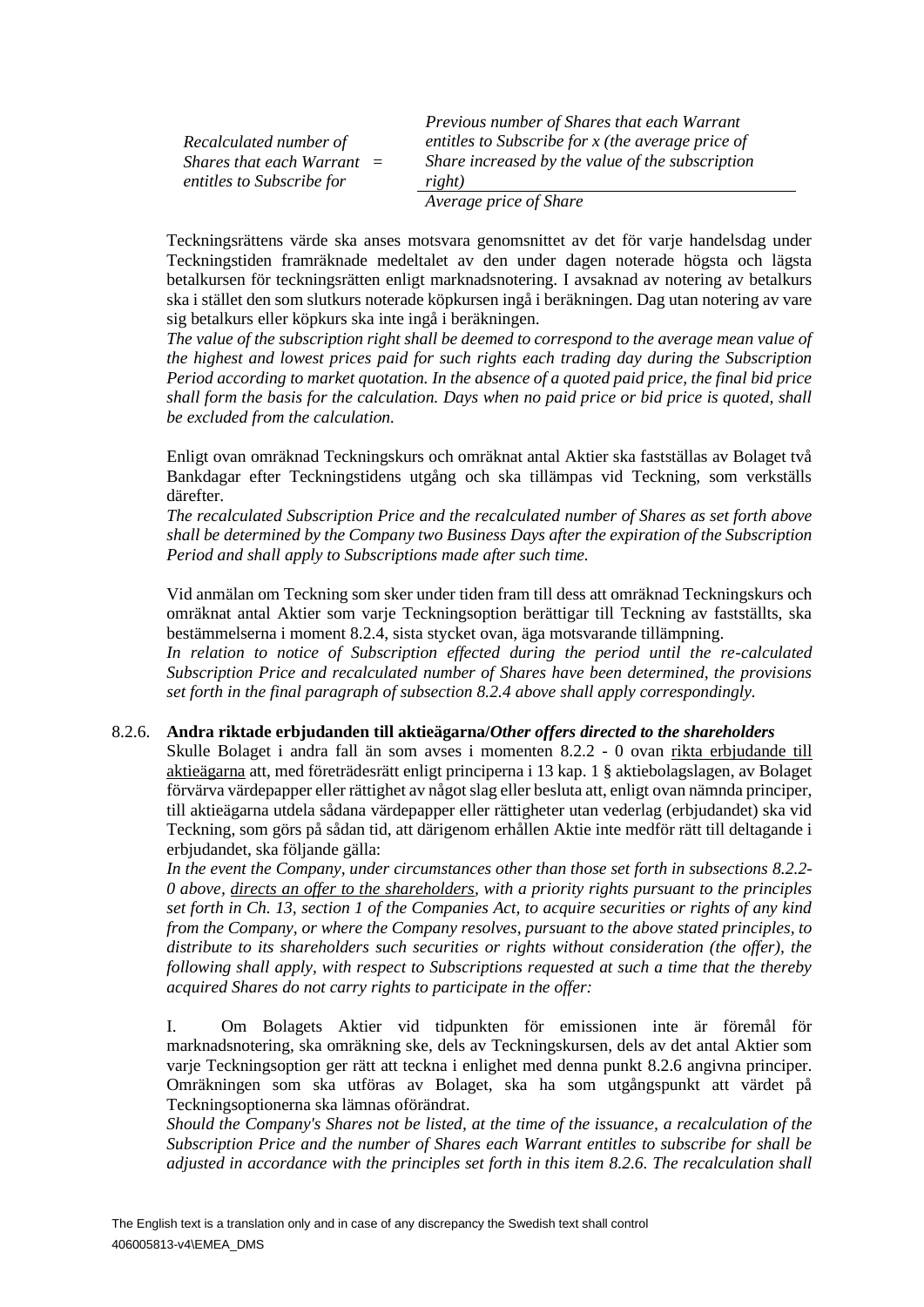*be made by the Company and shall be made on the basis that the value of the Warrants shall remain unchanged.*

II. Om Bolagets Aktier vid tidpunkten för emissionen är föremål för marknadsnotering, ska tillämpas en omräknad Teckningskurs liksom en omräkning av det antal Aktier som varje Teckningsoption berättigar till Teckning av. Omräkningarna utföres av Bolaget och enligt följande formler:

*Should the Company's Shares be listed at the time of the issuance, a recalculated Subscription Price as well as a recalculated number of Shares which each Warrant entitles to Subscribe for shall be applied. Recalculations shall be made by the Company in accordance with the following formulas:*

| Omräknad Teckningskurs                                                                 |         | Föregående Teckningskurs x Aktiens<br>genomsnittliga aktiekurs under den i erbjudandet<br>fastställda anmälningstiden (aktiens<br>genomsnittskurs)<br>Aktiens genomsnittskurs ökad med värdet av rätten<br>till deltagande i erbjudandet (inköpsrättens värde) |
|----------------------------------------------------------------------------------------|---------|----------------------------------------------------------------------------------------------------------------------------------------------------------------------------------------------------------------------------------------------------------------|
| Omräknat antal Aktier som<br>varje Teckningsoption<br>berättigar till Teckning av      | $=$ $-$ | Föregående antal Aktier som varje Teckningsoption<br>berättigar till Teckning av $x$ (Aktiens<br>genomsnittskurs ökad med inköpsrättens värde)<br>Aktiens genomsnittskurs                                                                                      |
| <b>Recalculated Subscription</b><br>Price                                              |         | Previous Subscription Price x the average share<br>price of the share during the notice period set forth<br>in the offer (the average price of share)<br>Average price of share increased by the value of the<br>right to participate in the offer             |
| Recalculated number of<br><b>Shares that each Warrant</b><br>entitles to Subscribe for | $=$     | Previous number of Shares that each Warrant<br>entitles to Subscribe for x (the average price of<br>Share increased by the value of the purchase right)<br>Average price of Share                                                                              |

Aktiens genomsnittskurs beräknas i enlighet med vad som angivits i moment [8.2.4](#page-10-0) ovan. *The average price of Share is calculated in accordance with the provisions set forth in subsection [8.2.4](#page-10-0) above.*

För det fall att aktieägarna erhållit inköpsrätter och handel med dessa ägt rum, ska värdet av rätten till deltagande i erbjudandet anses motsvara inköpsrättens värde. Inköpsrättens värde ska härvid anses motsvara genomsnittet av det för varje handelsdag under anmälningstiden framräknade medeltalet av den under dagen noterade högsta och lägsta betalkursen för inköpsrätten enligt marknadsnotering. I avsaknad av notering av betalkurs ska i stället den som slutkurs noterade köpkursen ingå i beräkningen. Dag utan notering av vare sig betalkurs eller köpkurs ska inte ingå i beräkningen.

In the event the shareholders received purchase rights and trading in such rights has taken *place, the value of the right to participate in the offer shall be deemed to be equivalent to the value of the purchase right. The value of the purchase right in such circumstances shall be deemed to correspond to the average mean value of the highest and lowest prices paid each trading day during the application period according to market quotation. In the event no paid price is quoted, the bid price quoted as the closing price shall be used in the calculation instead. Days when no paid price or bid price is quoted, shall be excluded from such calculation.*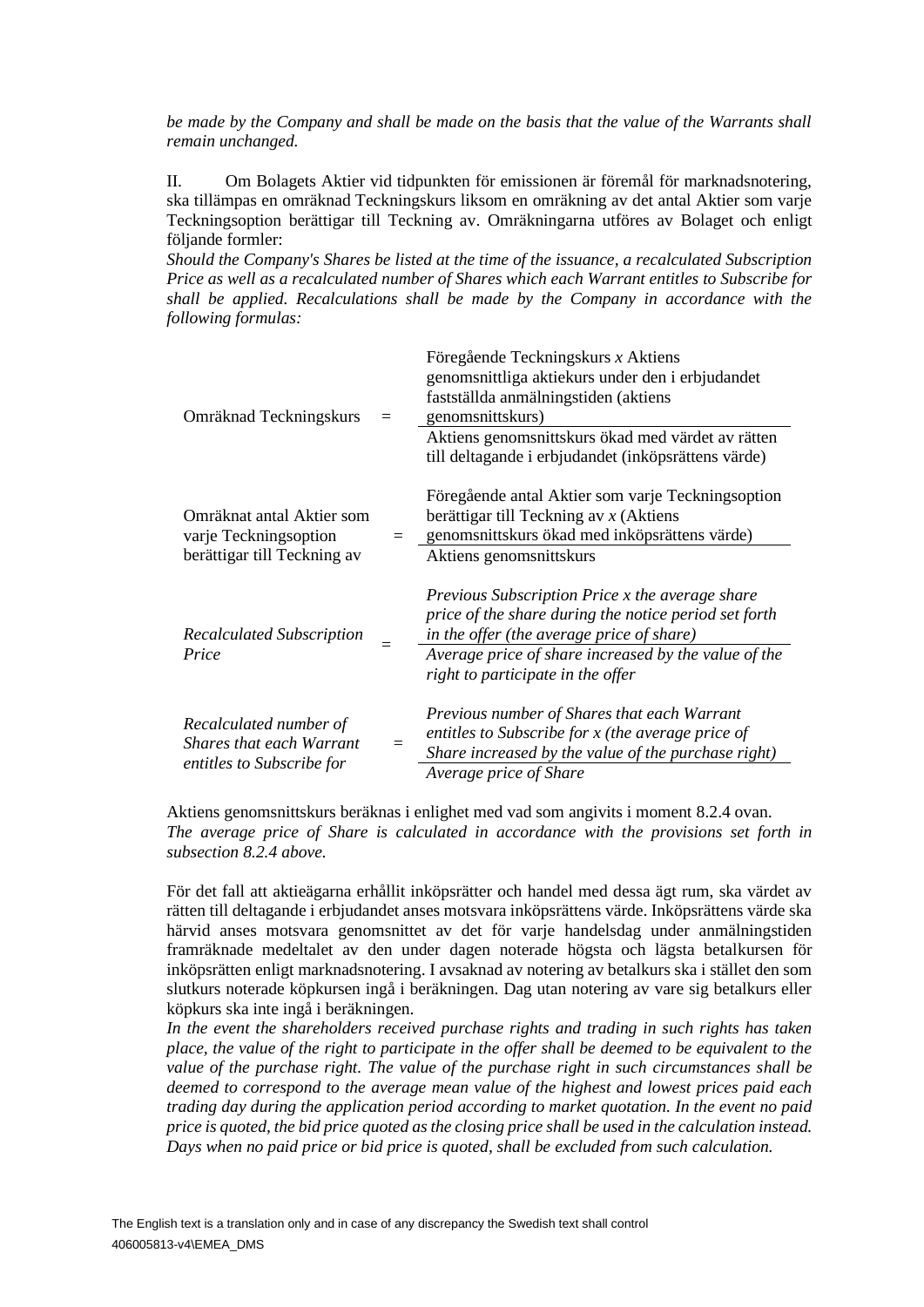För det fall aktieägarna ej erhållit inköpsrätter eller eljest sådan handel med inköpsrätter som avses i föregående stycke ej ägt rum, ska omräkning av Teckningskursen och det antal Aktier som varje Teckningsoption berättigar till Teckning av ske med tillämpning så långt möjligt av de principer som anges ovan i detta moment [8.2.6,](#page-14-0) varvid följande ska gälla. Om en marknadsnotering sker av de värdepapper eller rättigheter som erbjuds aktieägarna, ska värdet av rätten till deltagande i erbjudandet anses motsvara genomsnittet av det för varje handelsdag under 25 handelsdagar från och med första dag för marknadsnotering framräknade medeltalet av den under dagen noterade högsta och lägsta betalkursen vid affärer i dessa värdepapper eller rättigheter enligt marknadsnotering, i förekommande fall minskat med det vederlag som betalats för dessa i samband med erbjudandet. I avsaknad av notering av betalkurs ska i stället den som slutkurs noterade köpkursen ingå i beräkningen. Noteras varken betalkurs eller köpkurs under viss eller vissa dagar, ska vid beräkningen av värdet av rätten till deltagande i erbjudandet bortses från sådan dag. Den i erbjudandet fastställda anmälningstiden ska vid omräkning av Teckningskurs och antal Aktier enligt detta stycke anses motsvara den ovan i detta stycke nämnda perioden om 25 handelsdagar. Om sådan marknadsnotering ej äger rum, ska värdet av rätten till deltagande i erbjudandet så långt möjligt fastställas med ledning av den marknadsvärdesförändring avseende Bolagets Aktier som kan bedömas ha uppkommit till följd av erbjudandet.

*In the event the shareholders have not received purchase rights or where such trading in purchase rights mentioned in the previous paragraph has otherwise not taken place, recalculation of the Subscription Price and number of Shares shall take place, thereby applying, to the greatest extent possible, the principles set forth above in this subsection [8.2.6,](#page-14-0) whereupon the following shall apply. If market quotation of the securities or rights which are offered to the shareholders takes place, the value of the right to participate in the offer shall be deemed to correspond to the average of the calculated mean values, for each trading day during a period of 25 trading days commencing on the first day for the market quotation, of the highest and lowest price paid during the said day, for transactions in these securities or rights at the market place, where applicable, decreased by any consideration paid for such securities or rights in connection with the offer. In the absence of a quotation of paid price, the last bid price quoted shall be used in the calculation instead. If neither a selling price nor a bid price is quoted on certain given day or days, such day shall be excluded from the calculation of the value of the right to participate in the offer. When recalculation of the Subscription Price and the number of Shares is made according to this paragraph, the above mentioned period of 25 trading days shall be deemed to correspond to the application period determined in the offer. In the event no such market quotation takes place, the value of the right to participate in the offer shall, to the greatest extent possible, be based upon the change in the market value of the Company's Shares, which may be deemed to have occurred as a consequence of the offer.*

Enligt ovan omräknad Teckningskurs och omräknat antal Aktier ska fastställas av Bolaget snarast möjligt efter erbjudandetidens utgång och ska tillämpas vid Teckning, som verkställs efter ett sådant fastställande har skett.

*The Subscription Price and number of Shares recalculated in accordance with the above shall be determined by the Company as soon as possible after the expiration of the offer and shall be applied on Subscriptions effected after such determination.*

Vid anmälan om Teckning som sker under tiden till dess att omräknad Teckningskurs och omräknat antal Aktier varje Teckningsoption berättigar till Teckning av fastställts, ska bestämmelserna i moment [8.2.4,](#page-10-0) sista stycket ovan, äga motsvarande tillämpning.

*In relation to Subscriptions which are effected during the period until the re-calculated Subscription Price and recalculated number of Shares have been determined, the provisions set forth in the final paragraph of subsection [8.2.4](#page-10-0) above shall apply correspondingly.*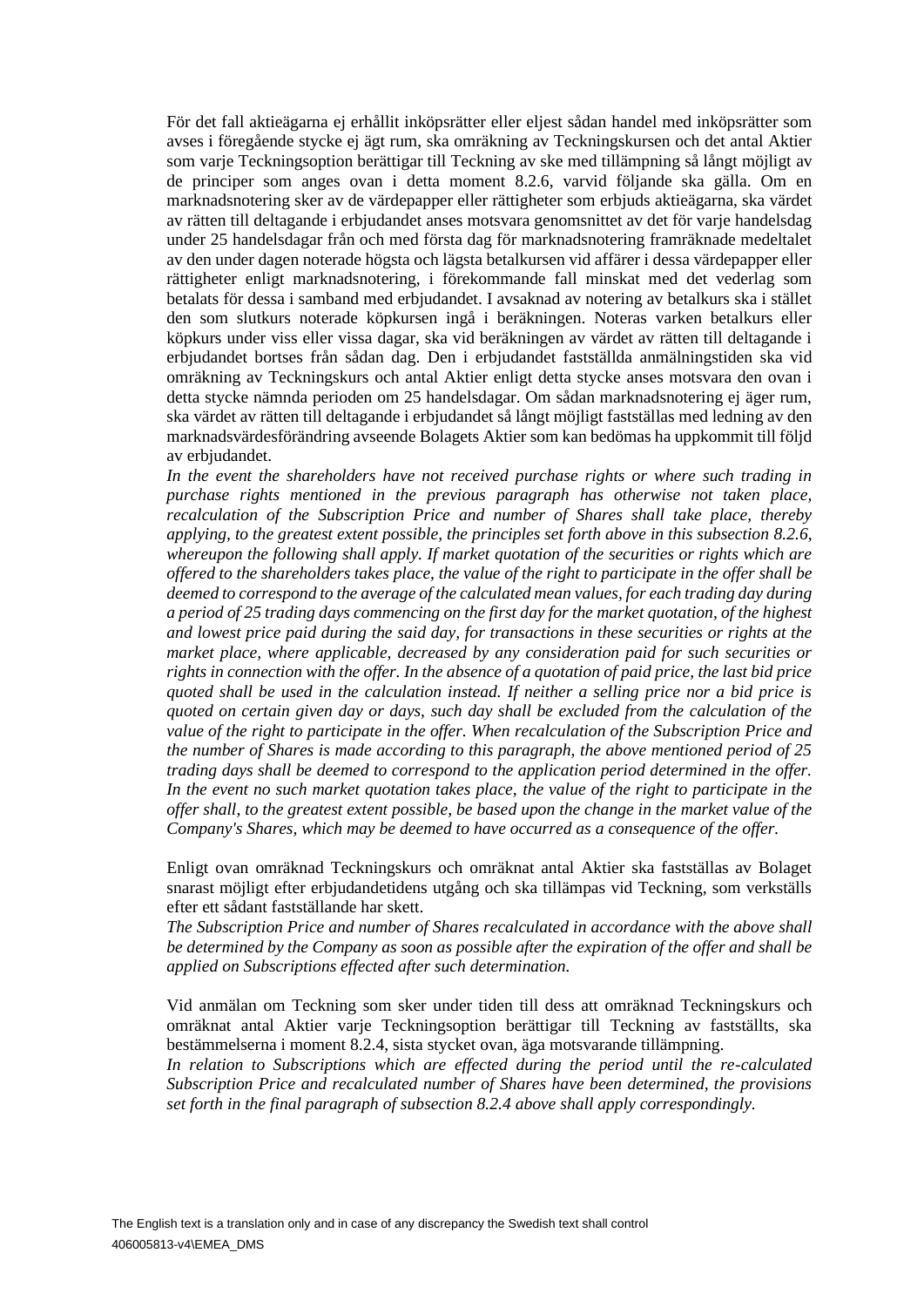#### 8.2.7. **Optionshavares rätt vid nyemission av teckningsoptioner eller konvertibler med företrädesrätt/***Warrant holders' rights at an issue of warrants and convertibles in accordance with the shareholders' priority rights*

Genomför Bolaget en nyemission eller emission enligt 14 kap. eller 15 kap. aktiebolagslagen – med företrädesrätt för aktieägarna och mot kontant betalning eller genom kvittning – äger Bolaget besluta att ge samtliga Teckningsoptionshavare av Teckningsoptioner samma företrädesrätt som enligt beslutet tillkommer aktieägarna. Därvid ska varje Teckningsoptionshavare, oaktat sålunda att Teckning ej verkställts, anses vara ägare till det antal Aktier som Teckningsoptionshavaren skulle ha erhållit, om Teckning på grund av Teckningsoption verkställts av det antal Aktier, som varje Teckningsoption berättigade till Teckning av vid tidpunkten för beslutet om emission.

*Where the Company carries out a new share issue or an issue in accordance with Ch. 14 or Ch. 15 of the Companies Act – with priority rights for the shareholders to subscribe for new Shares in exchange for cash payment or payment through set-off of claims – the Company is entitled to decide that all Warrant holders are entitled to the same priority rights that are bestowed upon the shareholders. In connection with this, each Warrant holder, disregarding that Subscription has not been made, will be considered as owners of the number of Shares that the Warrant holder would have received if the Subscription had been executed before the issue.*

Skulle Bolaget besluta att till aktieägarna rikta ett sådant erbjudande som avses i moment [8.2.6](#page-14-0) ovan, ska vad i föregående stycke sagts äga motsvarande tillämpning, dock att det antal Aktier som Teckningsoptionshavaren anses vara ägare till i sådant fall ska fastställas efter den Teckningskurs, som gällde vid tidpunkten för beslutet om erbjudandet.

*Should the Company direct such an offer intended in subsection [8.2.6](#page-14-0) above, to its shareholders, the provisions set forth in previous paragraph will apply correspondingly. However, the number of Shares which the Warrant holder shall be deemed to be owner of shall be determined after the Subscription Price which applied at the time of the resolution of the offer.*

Om Bolaget skulle besluta att ge Teckningsoptionshavarna företrädesrätt i enlighet med bestämmelserna i detta moment 8.3.6, ska någon omräkning enligt momente[n 8.2.4,](#page-10-0) [0](#page-13-0) elle[r 8.2.6](#page-14-0) ovan inte äga rum.

*If the Company resolves to give the Warrant holders' priority rights, in accordance to the provisions set forth in this subsection 8.3.6, recalculation according to subsections [8.2.4,](#page-10-0) [8.2.6](#page-14-0) or [8.2.6,](#page-14-0) shall not be made.*

#### <span id="page-17-0"></span>8.2.8. **Utdelning/***Dividend*

I. Om Bolagets Aktier inte är föremål för marknadsnotering, och det beslutas om utdelning till aktieägarna, oavsett om det rör sig om en kontant eller sakutdelning, ska en omräkning av Teckningskursen utföras av Bolaget varigenom Teckningskursen ska reduceras med ett belopp motsvarande utdelningen per Aktie.

*Should the Company's Shares not be listed, and the Company resolves to pay a dividend to the shareholders whether in cash or in kind, the Company shall, recalculate the Subscription Price shall be reduced by the dividend per Share.* 

II. Om Bolagets Aktier är föremål för marknadsnotering och beslutas om utdelning till aktieägarna ska, där anmälan om Teckning som görs på sådan tid, att därigenom erhållen Aktie inte medför rätt till erhållande av sådan utdelning, tillämpas en omräknad Teckningskurs och ett omräknat antal Aktier som varje Teckningsoption berättigar till Teckning av. Omräkningen ska baseras på den sammanlagda utdelningen. Omräkningarna utföres av Bolaget enligt följande formler:

*Should the Company's shares be listed, at the time of the issuance, and in the event the Company resolves to pay a dividend to the shareholders recalculation of the Subscription Price and the number of Shares each Warrant entitles the Warrant holder to Subscribe for, shall be made regarding Subscriptions requested at such a time that the Shares thereby received do not carry*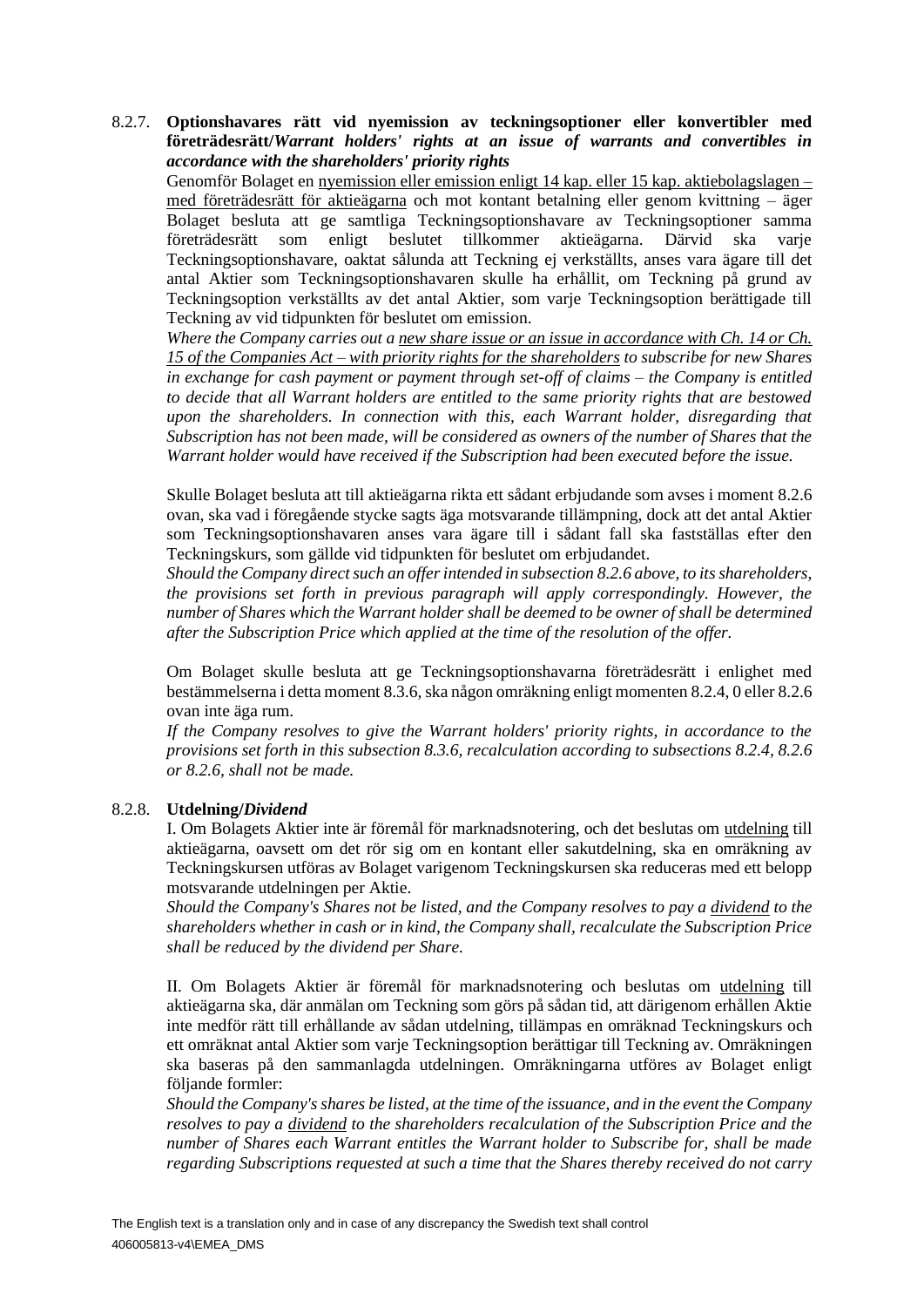*rights to receive such dividend. The recalculation shall be based upon the total dividend. The recalculation shall be made by the Company in accordance with the following formulas:*

| Omräknad Teckningskurs                                                            |     | Föregående Teckningskurs x Aktiens<br>genomsnittliga aktiekurs under en period om 25<br>handelsdagar räknat fr.o.m. den dag då Aktien<br>noteras utan rätt till utdelning (Aktiens<br>genomsnittskurs)                                                       |
|-----------------------------------------------------------------------------------|-----|--------------------------------------------------------------------------------------------------------------------------------------------------------------------------------------------------------------------------------------------------------------|
|                                                                                   |     | Aktiens genomsnittskurs ökad med den<br>utdelning som utbetalas per Aktie                                                                                                                                                                                    |
| Omräknat antal Aktier som varje<br>Teckningsoption berättigar till<br>Teckning av | $=$ | Föregående antal Aktier som varje<br>Teckningsoption berättigar till Teckning av x<br>(Aktiens genomsnittskurs ökad med den<br>utdelning som utbetalas per Aktie)                                                                                            |
| <b>Recalculated Subscription</b><br>Price                                         | $=$ | Aktiens genomsnittskurs<br>Previous Subscription Price x the average<br>share price of the Share during a period of 25<br>trading days calculated from the day on which<br>the Share is quoted without any right to<br>dividend (the average price of Share) |
| Re-calculated number of<br>Shares that each Warrant entitles<br>to Subscribe for  |     | Average price of Share increased by the<br>dividend paid per Share<br>Previous number of Shares that each Warrant<br>entitles to subscribe for $x$ (the average price of<br>Share increased by the dividend paid per<br>Share)<br>Average price of Share     |
|                                                                                   |     |                                                                                                                                                                                                                                                              |

Enligt ovan omräknad Teckningskurs och omräknat antal Aktier ska fastställas av Bolaget senast vid tidpunkten för utbetalning av utdelningen och ska tillämpas vid Teckning som verkställs därefter.

*The recalculated Subscription Price and the recalculated number of Shares as set out above shall be determined by the Company at the latest by the time of payment of the dividend in question and shall apply to Subscriptions executed thereafter.*

Har anmälan om Teckning ägt rum men, p.g.a. bestämmelserna i punkt [7](#page-7-1) ovan, slutlig registrering på avstämningskonto ej skett, ska särskilt noteras att varje Teckningsoption efter omräkningar kan berättiga Optionsinnehavare till ytterligare Aktier. Slutlig registrering på avstämningskonto sker sedan omräkningarna fastställts, dock tidigast vid den tidpunkt som anges i punkt [7](#page-7-1) ovan. Om Bolaget inte längre är avstämningsbolag verkställs Teckning genom att de nya Aktierna upptas i aktieboken som interimsaktier. Slutlig registrering i aktieboken sker sedan omräknad Teckningskurs och omräknat antal Aktier som varje Teckningsoption berättigar till Teckning av fastställts.

*In the event that notice for Subscription has been made but, due to the regulations in Section 7 above, final registration on the SR Account has not been made, it shall be specifically noted that each Warrant after recalculations may entitle the Warrant holder to additional Shares. Final registration in the SR Account is made after the re-calculations has been determined, but in no event earlier than the time stated in Section 7 above. In the event that the Company is no longer a company registered with Euroclear, Subscription for Shares is effected by the new Shares being registered as interim shares in the Company's share register. Final registration in the share register is made after the recalculated Subscription Price and the recalculated number of Shares which each Warrant entitles to have been determined.*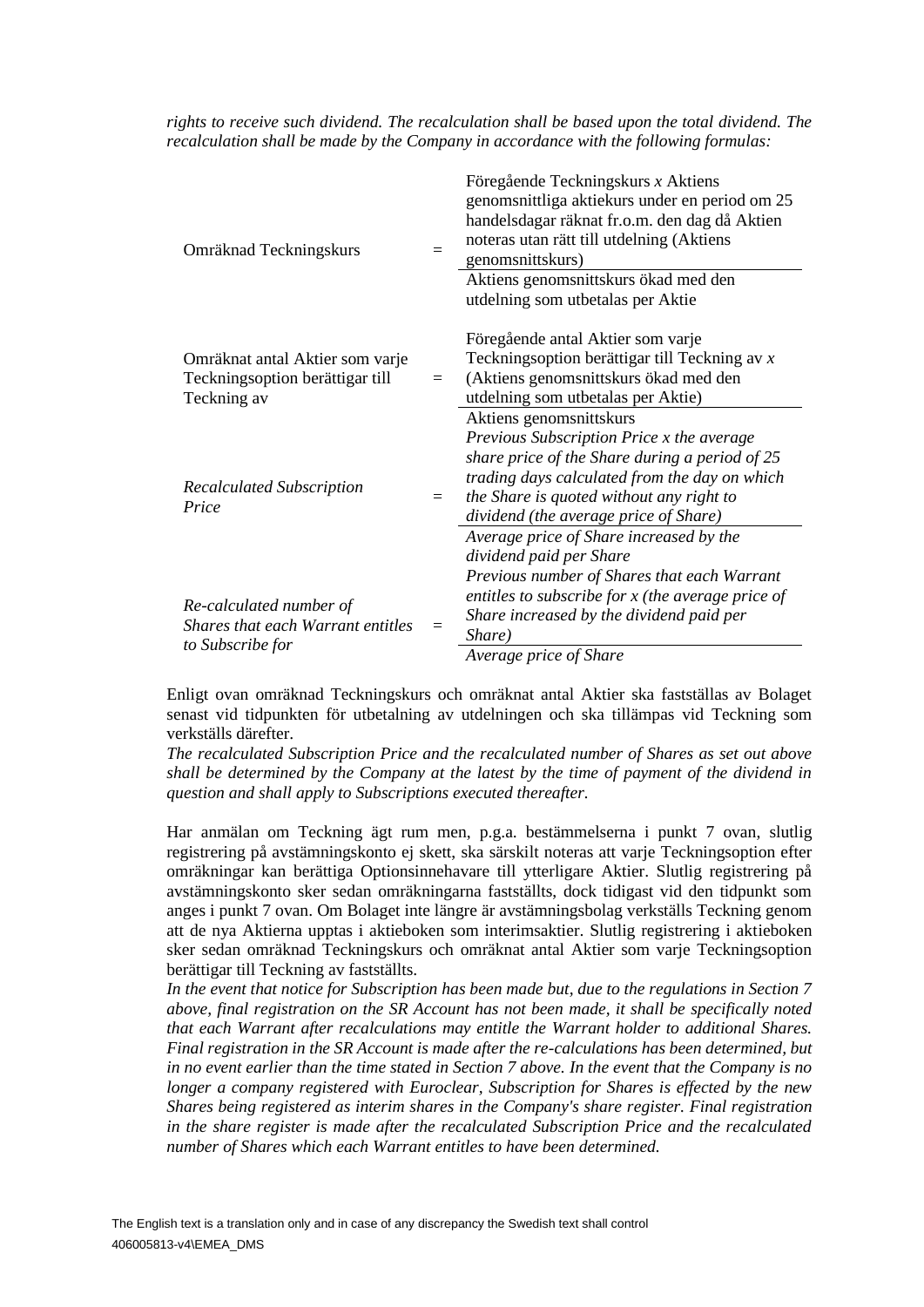#### <span id="page-19-0"></span>8.2.9. **Återbetalning till aktieägarna med obligatorisk minsking av aktiekapital m.m./***Repayment to the shareholders by reduction of share capital*

Om Bolagets aktiekapital eller reservfond skulle minskas med återbetalning till aktieägarna ska följande gälla:

*In the event the Company's share capital or statutory reserve is reduced through a repayment to the shareholders, the following shall apply:*

I. Om Bolagets Aktier inte är föremål för marknadsnotering, ska omräkning ske, dels av Teckningskursen, dels av det antal Aktier som varje Teckningsoption ger rätt att teckna i enlighet med denna punkt [8.2.9](#page-19-0) angivna principer. Omräkningen som ska utföras av Bolaget, ska ha som utgångspunkt att värdet på Teckningsoptionerna ska lämnas oförändrat.

*Should the Company's Shares not be listed, a recalculation of the Subscription Price and the number of Shares each Warrant entitles to subscribe for shall be effected in accordance with the principles set forth in this item [8.2.9.](#page-19-0) The recalculation shall be made by the Company and shall be made on the basis that the value of the Warrants shall remain unchanged.*

II. Om Bolagets Aktier är föremål för marknadsnotering, ska tillämpas en omräknad Teckningskurs liksom en omräkning av det antal Aktier som varje Teckningsoption berättigar till Teckning av. Omräkningarna utföres av Bolaget och enligt följande formler:

*Should the Company's Shares be listed, a recalculated Subscription Price as well as a recalculated number of Shares which each Warrant entitles to Subscribe for shall be applied. Recalculations shall be made by the Company in accordance with the following formulas:*

| Omräknad Teckningskurs                                                                 |  | Föregående Teckningskurs x Aktiens genomsnittliga<br>aktiekurs under en period om 25 handelsdagar räknat<br>fr.o.m. den dag då Aktien noteras utan rätt till<br>återbetalning (Aktiens genomsnittskurs) |
|----------------------------------------------------------------------------------------|--|---------------------------------------------------------------------------------------------------------------------------------------------------------------------------------------------------------|
|                                                                                        |  | Aktiens genomsnittskurs ökad med det belopp som<br>återbetalas per Aktie                                                                                                                                |
| Omräknat antal Aktier                                                                  |  | Föregående antal Aktier som varje Teckningsoption                                                                                                                                                       |
| som varje                                                                              |  | berättigar till Teckning av $x$ (Aktiens                                                                                                                                                                |
| Teckningsoption                                                                        |  | genomsnittskurs ökad med det belopp som                                                                                                                                                                 |
| berättigar till Teckning                                                               |  | återbetalas per Aktie)                                                                                                                                                                                  |
| av                                                                                     |  | Aktiens genomsnittskurs                                                                                                                                                                                 |
|                                                                                        |  | Previous Subscription Price x the average share price                                                                                                                                                   |
|                                                                                        |  | of the Share during a period of 25 trading days                                                                                                                                                         |
| <b>Recalculated Subscription</b>                                                       |  | calculated from the day of which the Share is quoted                                                                                                                                                    |
| Price                                                                                  |  | without any right to participate in the distribution (the<br>average price of Share)                                                                                                                    |
|                                                                                        |  | Average price of Share increased by the amount repaid                                                                                                                                                   |
| Recalculated number of<br><b>Shares that each Warrant</b><br>entitles to Subscribe for |  | per Share<br>Previous number of Shares that the Warrant entitles<br>to Subscribe for x (the average price of Share<br>increased by the amount repaid per Share)                                         |
|                                                                                        |  | Average price of Share                                                                                                                                                                                  |

Aktiens genomsnittskurs beräknas i enlighet med vad som angivits i moment [8.2.4](#page-10-0) ovan. *The average price of Share is calculated in accordance with the provisions set forth in subsection [8.2.4](#page-10-0) above.*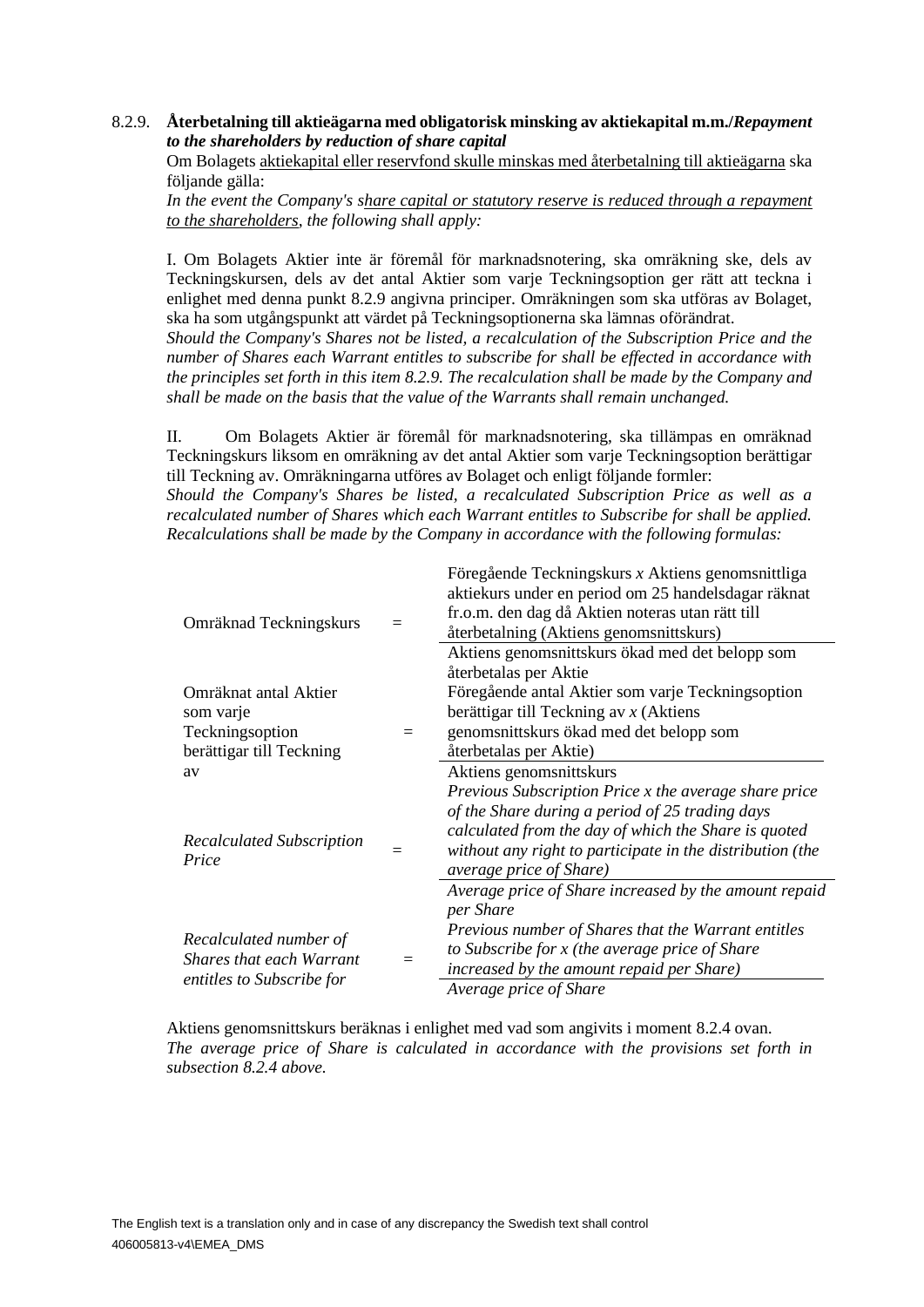Vid omräkning enligt ovan och där minskningen sker genom inlösen av Aktier, ska istället för det faktiska belopp som återbetalas per Aktie ett beräknat återbetalningsbelopp användas enligt följande:

*When re-calculating in accordance with the above and in the event that reduction is effected through redemption of shares, a repayment amount according to the calculation below shall be used instead of the actual amount that will be repaid per Share according to the following:*

| Beräknat återbetalningsbelopp<br>per Aktie | Det faktiska belopp som återbetalas på inlöst Aktie<br>minskat med Aktiens genomsnittliga aktiekurs<br>under en period om 25 handelsdagar närmast före<br>den dag då Aktien noteras utan rätt till deltagande<br>minskningen (Aktiens genomsnittskurs)                        |
|--------------------------------------------|-------------------------------------------------------------------------------------------------------------------------------------------------------------------------------------------------------------------------------------------------------------------------------|
|                                            | Det antal Aktier i Bolaget som ligger till grund för<br>inlösen av en Aktie minskat med talet 1<br>The actual amount that has been repaid per<br>redeemed Share reduced by the average share<br>price of the Shares during a 25 day period                                    |
| Calculated repayment<br>per Share          | <i>immediately prior to the day the Share is quoted</i><br>without the right to participate in the reduction (the<br><i>average price of Share</i> )<br>The number of Shares in the Company that serves<br>as basis for the redemption of Shares reduced with<br>the number 1 |

Aktiens genomsnittskurs beräknas i enlighet med vad som angivits i moment [8.2.4](#page-10-0) ovan. *The average price of Share is calculated in accordance with the provisions set forth in subsection [8.2.4](#page-10-0) above.*

Enligt ovan omräknad Teckningskurs och omräknat antal Aktier ska fastställas av Bolaget två Bankdagar efter utgången av den angivna perioden om 25 handelsdagar och ska tillämpas vid Teckning, som verkställs därefter.

*The recalculated Subscription Price and recalculated number of Shares as set out above shall be determined by the Company two Business Days after the expiration of the stated period of 25 trading days, and shall apply to Subscriptions made after such time.*

Teckning verkställs ej under tiden från minskningsbeslutet t.o.m. den dag då den omräknade Teckningskursen och det omräknade antalet Aktier fastställts enligt vad ovan sagts.

*Subscriptions shall not be executed during the period commencing with the adoption of the resolution to reduce the share capital up to and including the day on which the recalculated Subscription Price and recalculated number of Shares is determined.*

#### 8.2.10. **Återköp av egna aktier m.m./***Repurchase of shares etc.*

Om Bolaget – utan att fråga är om minskning av aktiekapital – skulle genomföra återköp av egna Aktier men där, enligt Bolagets bedömning, sådan åtgärd med hänsyn till dess tekniska utformning och ekonomiska effekter, är att jämställa med minskning som är obligatorisk, ska omräkning av Teckningskursen och antal Aktier som varje Teckningsoption berättigar till Teckning av ske med tillämpning av så långt möjligt av de principer som anges ovan i moment [8.2.9.](#page-19-0)

*In the event the Company – without reducing the share capital – should carry out a repurchase of its own shares, but where the measure due to its technical structure and financial effects, is equivalent to a reduction, the recalculation of the Subscription Price as well as of the number of Shares that each Warrant entitles to Subscription of shall be made by applying, to the extent possible, the principles set forth in subsection [8.2.9.](#page-19-0)*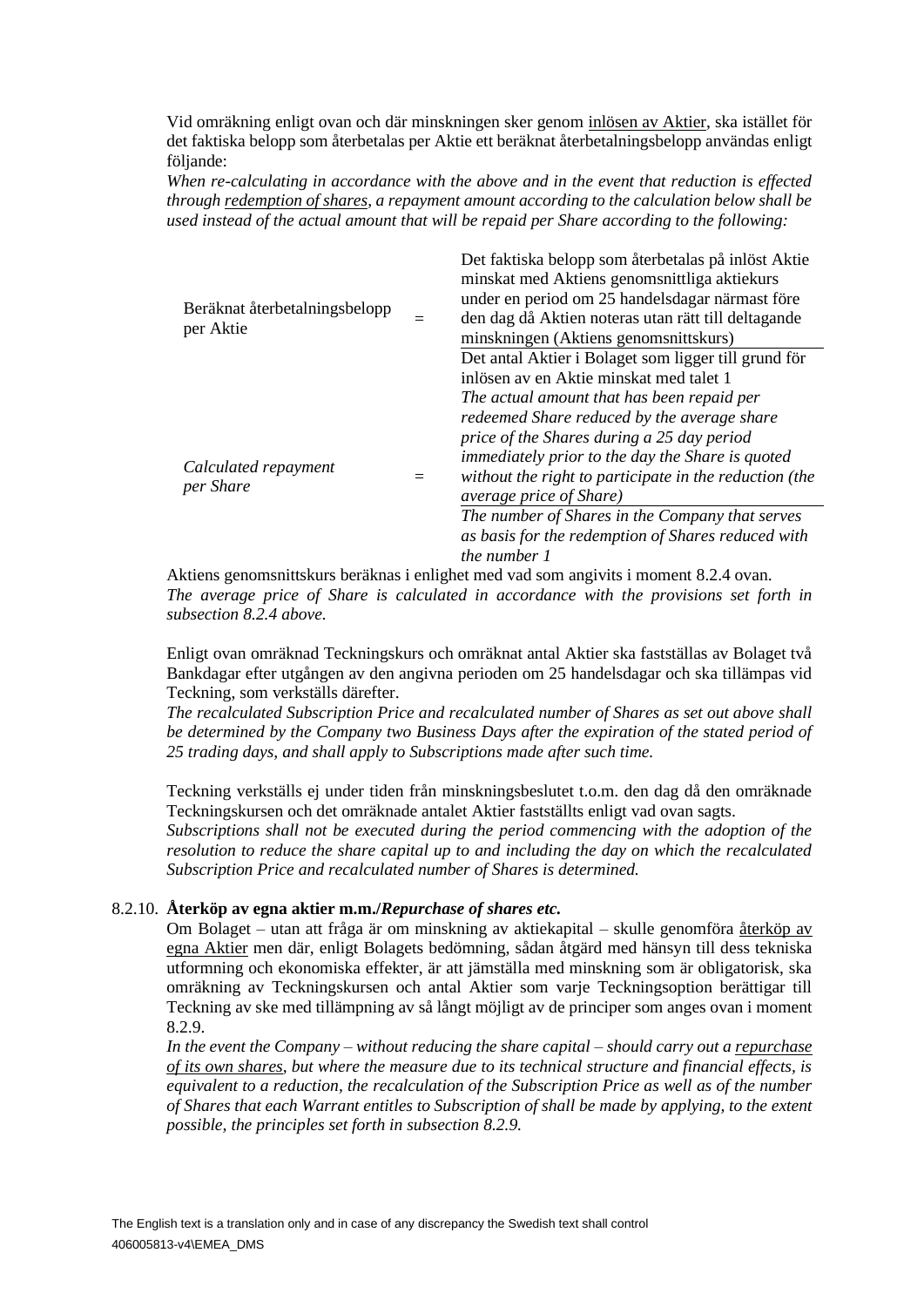#### <span id="page-21-0"></span>8.2.11. **Byte av aktiekapitalsvaluta/***Change of the currency of share capital*

Genomför bolaget byte av aktiekapitalsvaluta, innebärande att Bolagets aktiekapital ska vara bestämt i annan valuta än svenska kronor, ska Teckningskursen omräknas till samma valuta som aktiekapitalet är bestämt i samt därvid avrundas till två decimaler. Sådan valutaomräkning ska ske med tillämpning av den växelkurs som använts för omräkning av aktiekapitalet vid valutabytet.

In the event the Company carries out a change of the currency of its share capital resulting in *that the share capital of the Company shall be determined in a currency other than SEK, the Subscription Price shall be recalculated into the same currency as the currency of the share capital and be rounded off to two decimals. Such recalculation of the currency shall be made with application of the exchange rate which has been used when re-calculating the currency of the share capital.*

Enligt ovan omräknad Teckningskurs fastställs av Bolaget och ska tillämpas vid Teckning som verkställs från och med den dag som bytet av aktiekapitalsvaluta får verkan.

*The recalculated Subscription Price in accordance with above shall be determined by the Company and shall be applied on Subscriptions which are effected as from the day the currency change of the share capital became effective.*

#### <span id="page-21-1"></span>8.2.12. **Skälig omräkning/***Reasonable recalculation*

Genomför Bolaget åtgärd som avses i momenten [8.2.2](#page-9-1) - [8.2.6](#page-14-0) eller momenten [8.2.8](#page-17-0) - [8.2.11](#page-21-0) ovan eller annan liknande åtgärd med liknande effekt och skulle, enligt Bolagets bedömning, tillämpning av härför avsedd omräkningsformel, med hänsyn till åtgärdens tekniska utformning eller av annat skäl, ej kunna ske eller leda till att den ekonomiska kompensation som Teckningsoptionshavarna erhåller i förhållande till aktieägarna inte är skälig, ska Bolaget genomföra omräkningarna av Teckningskursen och av antalet Aktier som varje Teckningsoption berättigar till Teckning av i syfte att omräkningarna leder till ett skäligt resultat.

*In the event that the Company carries out measures set forth in subsections [8.2.2-](#page-9-1) [8.2.6](#page-14-0) or subsections [8.2.8-](#page-17-0) [8.2.11](#page-21-0) above or other similar measure with similar effect and, if, according to the Company's opinion, the application of the intended re-calculation formula with regard to the technical structure or for another reason, may not be possible or result that the economic compensation the Warrant Holders shall receive becoming unreasonable in relation to that of the shareholders, the Company shall make the re-calculation of the Subscription Price as well as the number of Shares that each Warrant entitles to Subscribe for, for the purpose of the recalculation leading to a reasonable result.*

#### 8.2.13. **Avrundning/***Rounding*

Vid omräkning enligt ovan ska Teckningskursen avrundas till helt tiotal öre, varvid fem öre ska avrundas uppåt, och antalet Aktier avrundas till två decimaler. Endast hela Aktier kan tecknas. För det fall Teckningskursen är bestämd i annan valuta än svenska kronor ska, vid omräkningar enligt ovan, Teckningskursen istället avrundas till två decimaler.

*In conjunction with recalculations in accordance with the above, the Subscription Price shall be rounded to the nearest SEK 0.10, whereupon SEK 0.05 shall be rounded upwards and the number of Shares rounded off to two decimals. Only whole Shares may be Subscribed for. In the event that the Subscription Price is determined in another currency than SEK, the Subscription Price shall, upon recalculation in accordance with the above, be rounded off to two decimals.*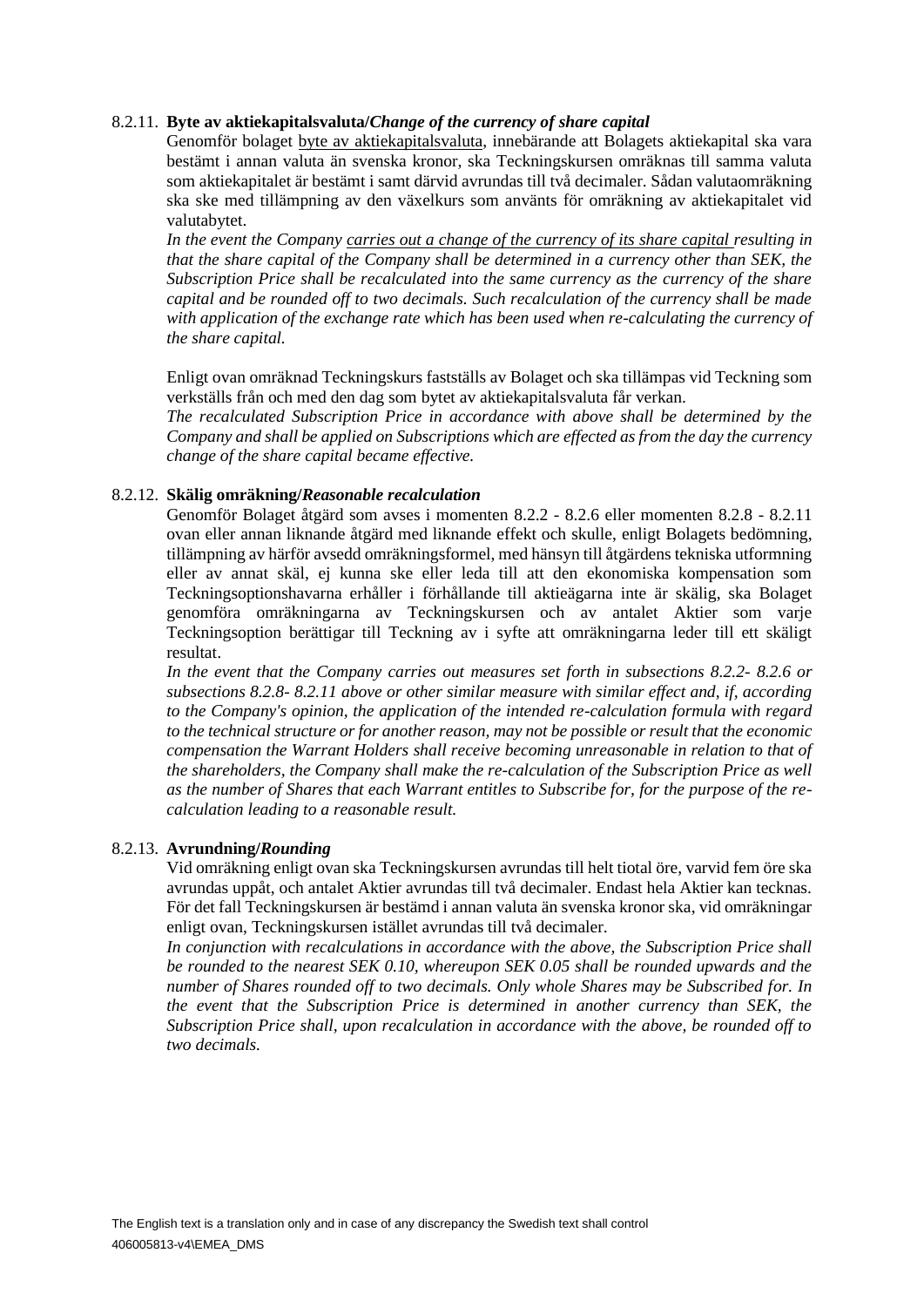#### <span id="page-22-0"></span>8.2.14. **Likvidation/***Liquidation*

Beslutas att Bolaget ska träda i likvidation enligt 25 kap. aktiebolagslagen får, oavsett likvidationsgrunden, anmälan om Teckning ej därefter ske. Rätten att göra anmälan om Teckning upphör i och med bolagsstämmans likvidationsbeslut, oavsett sålunda att detta ej må ha vunnit laga kraft.

*In the event it is resolved that the Company shall enter into liquidation according to Ch. 25 of the Companies Act, notice for Subscription may not thereafter be made, regardless of the reasons for liquidation. The right to make notice for Subscription shall terminate upon the resolution to place the Company in liquidation regardless of whether such resolution has entered into effect.*

Senast två månader innan bolagsstämman tar ställning till fråga om Bolaget ska träda i frivillig likvidation enligt 25 kap. 1 § aktiebolagslagen, ska Teckningsoptionshavarna genom meddelande enligt punkt 11 nedan underrättas om den avsedda likvidationen. I meddelandet ska intagas en erinran om att anmälan om Teckning ej får ske, sedan bolagsstämman fattat beslut om likvidation.

*No later than two months prior to the determination by the shareholders' meeting as to whether the Company shall be placed into voluntary liquidation according to Ch. 25, section 1 of the Companies Act, notice shall be given to the Warrant Holders in accordance with Section 11 below in respect of the intended liquidation. The notice shall state that notice of Subscription may not be made following the adoption of a resolution by the shareholders' meeting to place the Company in liquidation.*

Skulle Bolaget lämna meddelande om avsedd likvidation enligt ovan, ska Teckningsoptionshavare – oavsett vad som i punkt 4 ovan sägs om tidigaste tidpunkt för anmälan om Teckning – äga rätt att göra anmälan om Teckning från den dag då meddelandet lämnats, förutsatt att Teckning kan verkställas senast på tionde kalenderdagen före den bolagsstämma vid vilken frågan om Bolagets likvidation ska behandlas.

*In the event the Company gives notice of an intended liquidation in accordance with the above, each Warrant holder – irrespective of what is set forth in Section 4 regarding the earliest time at which notice for Subscriptions may be made – shall be entitled to make a notice for Subscription from the day on which the notice is given, provided it is possible to effect Subscription not later than the tenth calendar day prior to the shareholders' meeting at which the issue of the Company's liquidation shall be addressed.*

#### <span id="page-22-1"></span>8.2.15. **Fusion och delning/***Merger and de-merger*

Skulle bolagsstämman, enligt 23 kap. 15 § aktiebolagslagen, godkänna fusionsplan varigenom Bolaget ska uppgå i annat bolag, eller om bolagsstämman, enligt 24 kap. 17 § aktiebolagslagen, skulle godkänna delningsplan varigenom Bolaget ska upplösas utan likvidation, får anmälan om Teckning därefter ej ske.

*In the event the shareholders' meeting approves a merger plan, in accordance with Ch. 23, section 15 of the Companies Act, pursuant to which the Company is to be merged into another company, or in the event the shareholders' meeting approves a demerger plan, in accordance with Ch. 24, section 17 of the Companies Act, pursuant to which the Company will be dissolved without liquidation, notice for Subscription may not thereafter be made.*

Senast två månader innan Bolaget tar slutlig ställning till frågan om fusion eller delning enligt ovan, ska Teckningsoptionshavarna genom meddelande enligt punkt 12 nedan underrättas om fusions- eller delningsavsikten. I meddelandet ska en redogörelse lämnas för det huvudsakliga innehållet i den avsedda fusionsplanen eller delningsplanen samt ska Teckningsoptionshavarna erinras om att anmälan om Teckning ej får ske, sedan slutligt beslut fattats om fusion eller delning.

*No later than two months prior to final determination by the Company in respect of a merger or demerger as set forth above, notice shall be given to Warrant holders in accordance with Section 12 below of the intended merger or demerger. The notice shall set forth the principal*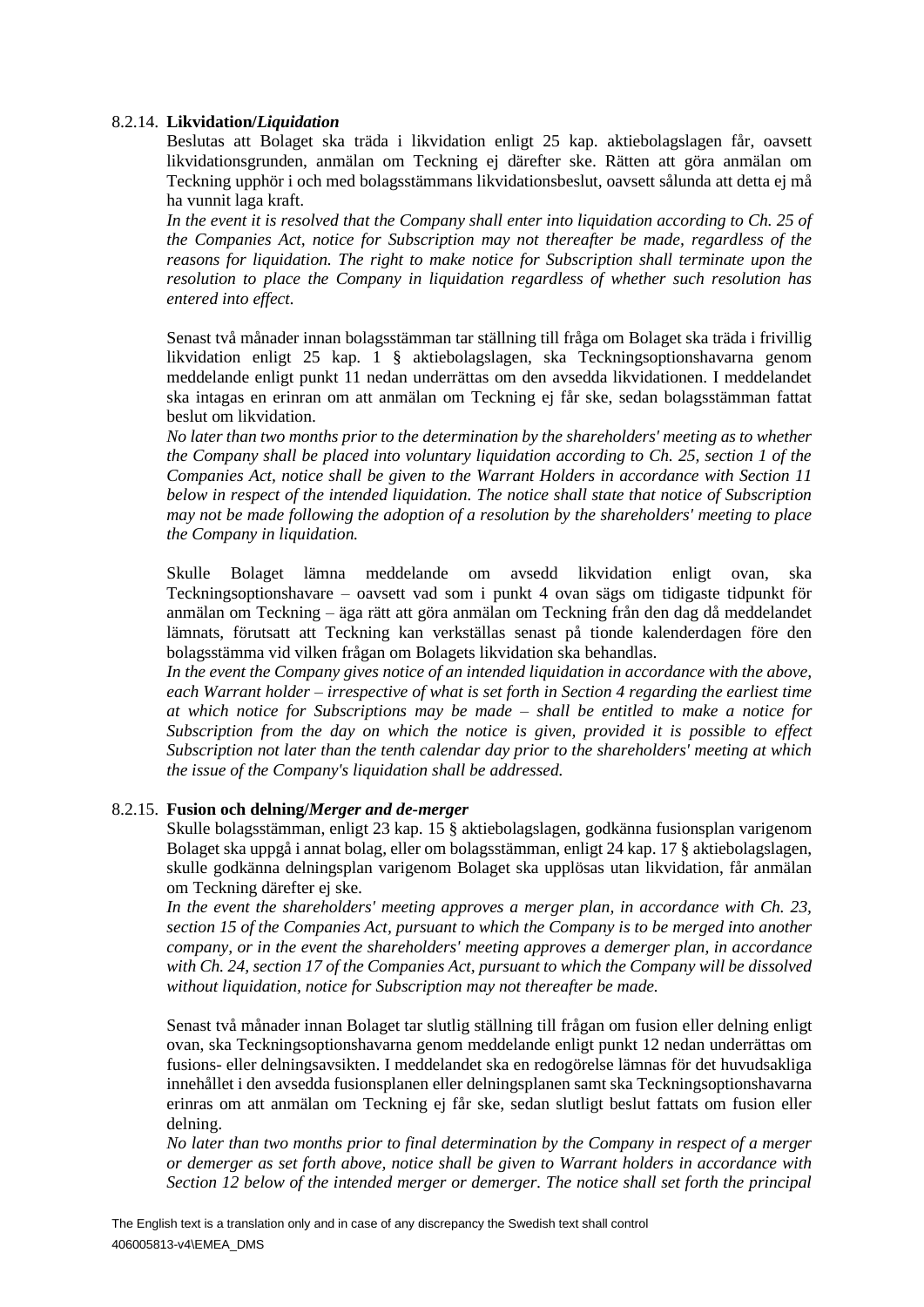*contents of the intended merger plan or demerger plan and each Warrant holder shall be notified that Subscription may not be made following a final decision regarding the merger or demerger.*

Om Bolaget lämnar meddelande om planerad fusion eller delning enligt ovan, ska Teckningsoptionshavare – oavsett vad som i punkt 4 ovan sägs om tidigaste tidpunkt för anmälan om Teckning – äga rätt att påkalla Teckning från den dag då meddelandet lämnats om fusions- eller delningsavsikten, förutsatt att Teckning kan verkställas senast på tionde kalenderdagen före den bolagsstämma vid vilken fusionsplanen eller delningsplanen ska godkännas.

*In the event the Company gives notice regarding a intended merger or demerger in accordance with the above, each Warrant holder – irrespective of what is set forth in Section 4 above regarding the earliest time at which notice for Subscription may be made – shall be entitled to make a notice for Subscription from the date on which notice is given, provided it is possible to effect Subscription not later than the tenth calendar day prior to the shareholders' meeting at which the merger plan or demerger plan is to be approved.*

#### <span id="page-23-0"></span>8.2.16. **Förenklad fusion och tvångsinlösen/***Simplified merger and buy out procedure*

Upprättar Bolagets styrelse en fusionsplan enligt 23 kap. 28 § aktiebolagslagen varigenom Bolaget ska uppgå i ett annat bolag eller blir Bolagets Aktier föremål för tvångsinlösenförfarande enligt 22 kap. samma lag ska följande gälla.

*In the event the Company's board of directors prepares a merger plan in accordance with Ch. 23, section 28 of the Companies Act, pursuant to which the Company is to be merged into another company or if the Company's Shares will be subject to a buy out procedure in accordance with Ch. 22 the same law, the following shall apply.* 

Äger ett svenskt aktiebolag samtliga Aktier i Bolaget, och offentliggör Bolagets styrelse sin avsikt att upprätta en fusionsplan enligt i föregående stycke angivet lagrum, ska Bolaget, för det fall att sista dag för Teckning enligt punkt 4 ovan infaller efter sådant offentliggörande, fastställa en ny sista dag för Teckning (slutdagen). Slutdagen ska infalla inom 60 dagar från offentliggörandet.

*In the event a Swedish limited liability company owns all the shares of the Company and the Company's board of directors publishes its intention to prepare a merger plan in accordance with the legislation referred to in the preceding paragraph, the Company shall, provided that the final day for notice for Subscription pursuant to Section 4 above occurs after such publication, determine a new final date for notice for Subscription (expiration date). The expiration date shall occur within 60 days of the publication.*

Om offentliggörandet skett i enlighet med vad som anges ovan i detta moment [8.2.16,](#page-23-0) ska – oavsett vad som i punkten 4 ovan sägs om tidigaste tidpunkt för anmälan om Teckning – Teckningsoptionshavare äga rätt att göra sådan anmälan om Teckning fram till slutdagen. Bolaget ska senast tre veckor före slutdagen genom meddelande enligt punkt 11 nedan erinra Teckningsoptionshavarna om denna rätt samt att Teckning ej får ske efter slutdagen.

*If publication has been made in accordance with the above set forth in this subsection [8.2.17,](#page-24-1) each Warrant holder – irrespective of what is set forth in Section 4 above regarding the earliest time at which notice for Subscription may be made – shall be entitled to such notification to and including the expiration date. Not later than three weeks prior to the expiration date, the Company shall notify the Warrant holders, pursuant to Section 11 below, of such right and that notice for Subscription may not be made after the expiration date.*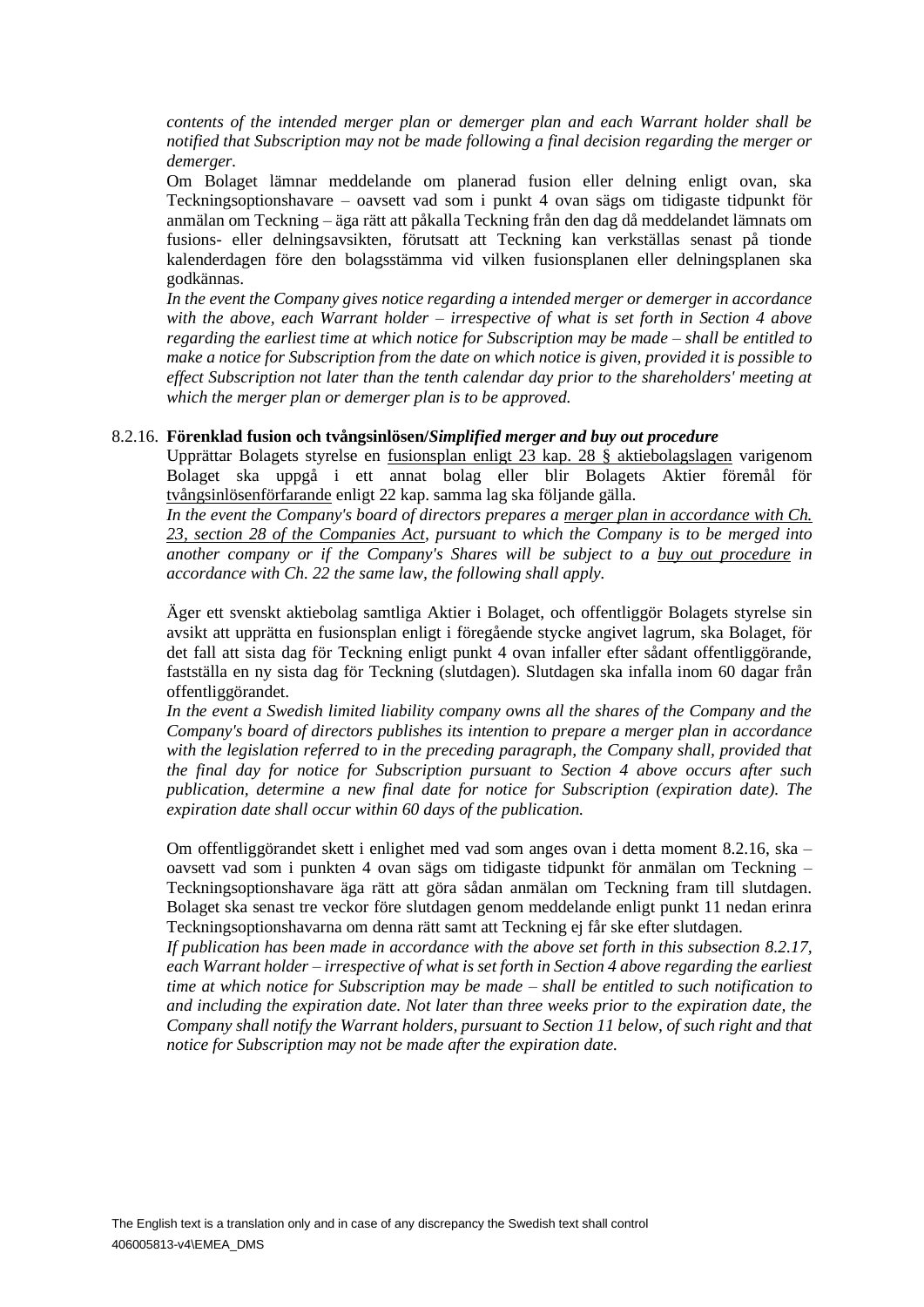#### <span id="page-24-1"></span>8.2.17. **Återställande av rätt att teckna aktier/***Restoration of rights*

Oavsett vad under momente[n 8.2.14,](#page-22-0) [8.2.15](#page-22-1) oc[h 8.2.16](#page-23-0) ovan sagts om att anmälan om Teckning ej får ske efter beslut om likvidation, godkännande av fusionsplan/delningsplan eller efter utgången av ny slutdag vid fusion eller delning ska rätten att göra anmälan om Teckning åter inträda för det fall att likvidationen upphör respektive fusionen eller delningen ej genomförs. *Notwithstanding the provisions set forth in subsections [8.2.14,](#page-22-0) [8.2.15](#page-22-1) and [8.2.16](#page-23-0) above stating that notice for Subscriptions may not be made following the decision of liquidation, approval of a merger plan/demerger plan or the end of a new expiration date at a merger or demerger, the right to make a notice for Subscription shall be reinstated in the event the liquidation is terminated or where the merger or demerger is not executed.*

#### 8.2.18. **Konkurs/***Bankruptcy*

För den händelse Bolaget skulle försättas i konkurs, får anmälan om Teckning ej därefter ske. Om emellertid konkursbeslutet häves av högre rätt får anmälan om Teckning återigen ske. *In the event the Company is declared bankrupt, notice for Subscription may not thereafter be made. Where, however, the bankruptcy decision is reversed by a court of higher instance, notice for Subscription may again be made.*

#### 8.2.19. **Notering/***Listing*

Vad som ovan angivits rörande notering på handelsplats ska gälla för det fall Bolagets Aktier är föremål för offentlig och organiserad handel på reglerad marknad eller annan organiserad multilateral handelsplattform. Hänvisning till handelsplats ska då avse sådan reglerad marknad eller annan multilateral handelsplattform. Vid utgivandet av Teckningsoptionerna är Aktierna noterade på Nasdaq First North Premier Growth Market som vid tillfället är en multilateral handelsplattform.

*What is stated above concerning quoting on a market will apply if the Company's Shares are subject to public and organized trading on a regulated market or other organized multilateral trading facility. Reference to trading then shall apply to such a regulated market or other multilateral trading facility*. *At the date of the issuance of the Warrants the Shares are listed at Nasdaq First North Premier Growth Market which at that time is a multilateral trading facility.*

#### <span id="page-24-0"></span>8.2.20. **Kvotvärde/***Quota value*

Om angiven åtgärd och omräkning enligt något av momente[n 8.2.2](#page-9-1) - [8.2.12](#page-21-1) ovan skulle medföra en omräkning av Teckningskursen till ett belopp understigande aktiens kvotvärde, ska ändå aktiens kvotvärde erläggas för Aktie.

*If the measures and re-calculations stated in any of the subsections [8.2.21](#page-9-1) - [8.2.12](#page-21-1) above would result in a recalculation of the Subscription Price that would amount to a number less than the Share's quota value, the quota value shall nevertheless be paid for the Share.*

## 8.2.21. **Motsvarande villkor för kupongbolag /** *Equivalent terms and conditions for companies that are not Central Securities Depository Companies*

I de fall ovan angivna omräkningsvillkor hänvisar till avstämningsdagen och Bolaget vid omräkningstillfället inte är avstämningsbolag ska istället för avstämningsdagen tillämpas jämförlig tidpunkt som används i motsvarande villkor för kupongbolag.

*In cases where the provisions concerning recalculation refer to the record date and, at the time of the recalculation, the Company is not a Central Securities Depository Company, a comparable date used in equivalent terms and conditions for companies that are not Central Securities Depository Companies shall apply instead of the record date.*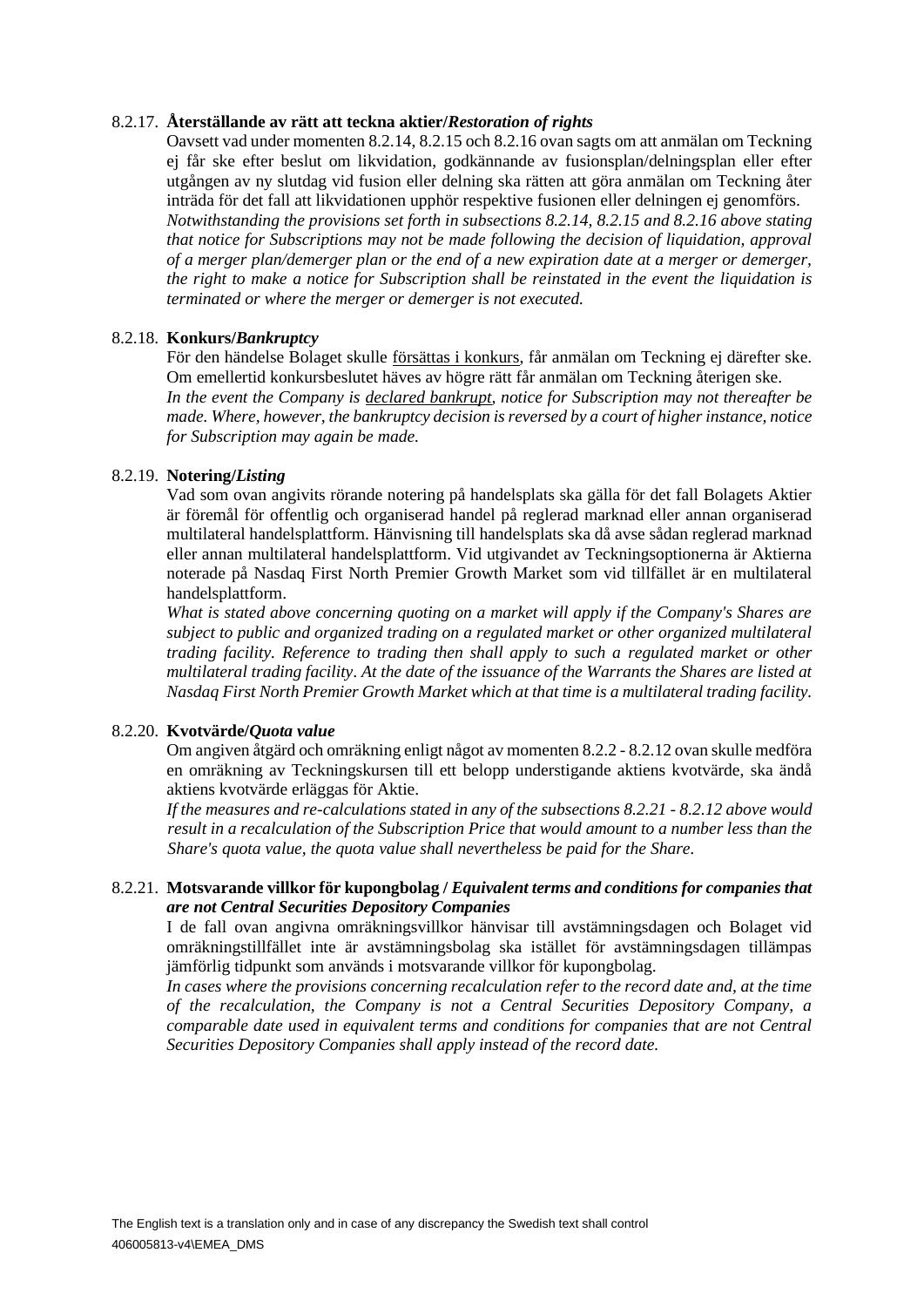#### **9 Ersättining/***Compensation*

Om det vid tillämpningen av ändringarna i punkt [8.2,](#page-9-0) inte är praktiskt eller juridiskt möjligt att tillämpa en reducerad Teckningskurs ska antalet Aktier som varje Teckningsoption berättigar Optionsinnehavaren att teckna, i ett andra steg, omräknas (dvs ökas) för att ersätta Optionsinnehavaren för den uteblivna reduceringen av Teckningskursen, dvs ökat krona för krona.

*If, in the application of the adjustments in this Clause [8.2,](#page-9-0) it is not practicable or legally possible to apply a reduced Subscription Price, the number of Shares which each Warrant entitles the Warrant holder to purchase shall, in a secondary step, be recalculated (i.e. increased) in order to compensate the Warrant holder for the non-reduction in the Subscription Price, i.e. increased krona per krona.*

#### **10 Förvaltare/***Nominee*

För Teckningsoption som är förvaltarregistrerad enligt lag om värdepapperscentraler och kontoföring av finansiella instrument ska vid tillämpningen av dessa villkor förvaltaren betraktas som Optionshavare.

*If a Warrant is registered with a nominee pursuant to the Central Securities Depositories and Swedish Financial Instruments Accounts Act, such nominee shall be regarded as the Warrant holder where these terms are applied.*

#### **11 Meddelanden/***Notices*

<span id="page-25-0"></span>11.1 Meddelanden rörande Teckningsoptionerna ska tillställas varje Optionshavare som skriftligen meddelat sin postadress till Bolaget.

*Notices concerning the Warrants shall be sent to each Warrant holder who has informed the Company of his/her/its mail address.*

11.2 För det fall Teckningsoptionerna är registrerade av Euroclear i ett avstämningsregister ska meddelande rörande Teckningsoptionerna, istället för vad som stadgas i punkt [11.1](#page-25-0) ovan tillställas varje registrerad Optionsinnehavare och annan rättighetshavare som är antecknad på konto i Bolagets avstämningsregister.

*In the event that the Warrants are registered with Euroclear in a, notices concerning the Warrants shall, instead of what is stated in Section [11.1](#page-25-0) above, be sent to each registered Warrant holder or other right holder who is registered in an account the Company's securities register.*

11.3 Meddelanden ska, i förekommande fall, även lämnas till marknadsplatsen och offentliggöras enligt marknadsplatsens regler.

*Notices shall, if applicable, also be given to the market place and be made public in accordance with the rules applicable to such market place.*

#### **12 Ändring av villkoren/***Amendments of the terms and conditions*

Styrelsen eller, i förekommande fall, bolagsstämman äger rätt att besluta om ändring av dessa villkor i den mån lagstiftning, domstolsavgörande eller myndighetsbeslut så kräver eller om det i övrigt – enligt Bolagets bedömning – av praktiska skäl är ändamålsenligt eller nödvändigt och Optionshavarnas rättigheter inte i något väsentligt avseende försämras.

*The board of directors or, if applicable, the general meeting, is entitled to amend these terms to the extent it is required by legislation, court decisions or decisions of authorities, or if there under other circumstances – according to the Company's opinion – are practical reasons that are appropriate or necessary and the Warrant holders' rights are not materially impaired.*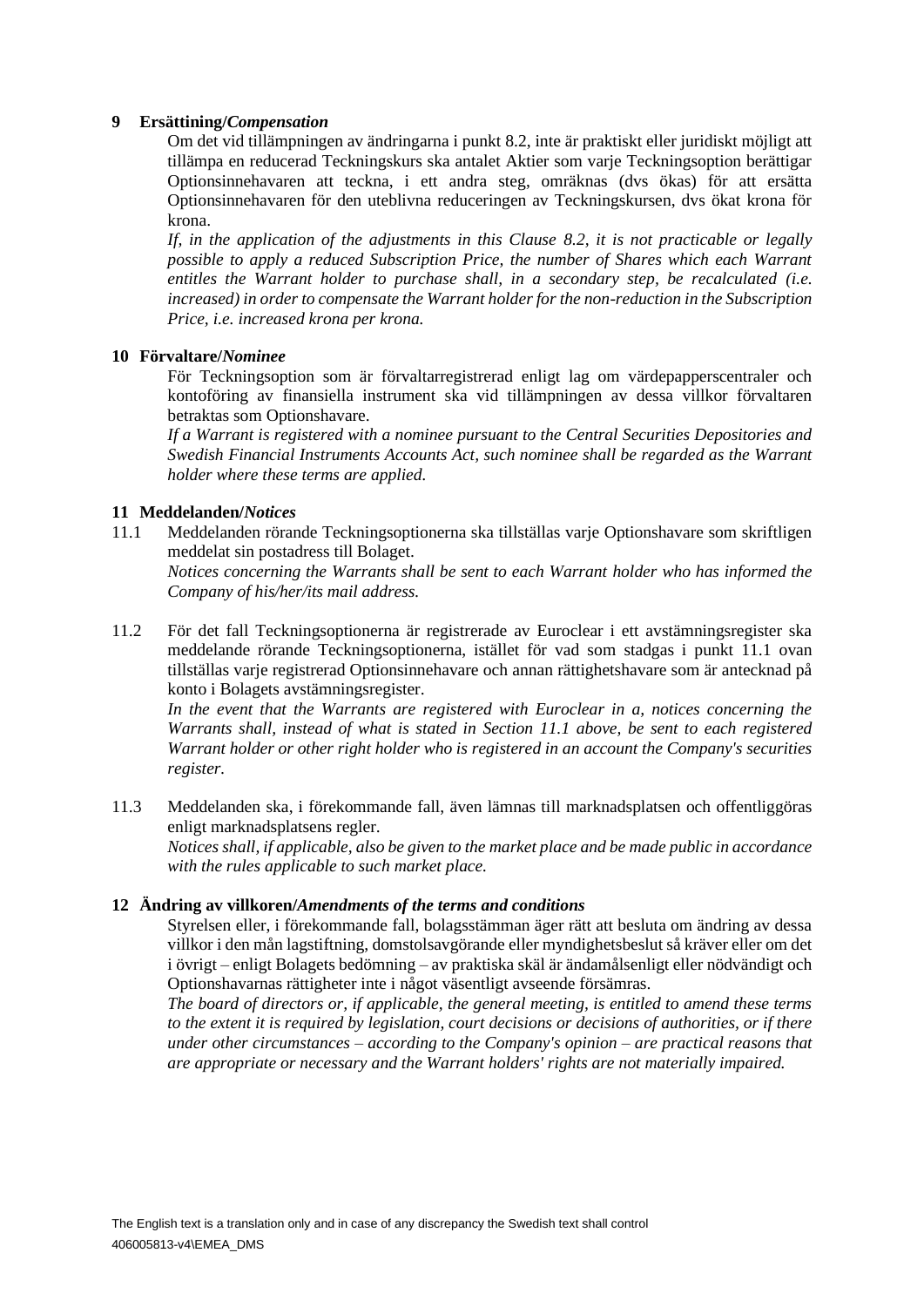#### **13 Sekretess/***Confidentiality*

Bolaget, Banken eller Euroclear får ej obehörigen till tredje man lämna ut uppgift om Optionsinnehavare. Bolaget äger rätt att få ut följande uppgifter från Euroclear om Optionshavares konto i Bolagets avstämningsregister: (i) Onshavares namn, personnummer eller annat identifikationsnummer samt postadress och (ii) antal Teckningsoptioner.

*The Company, the Bank or Euroclear may not without necessary authorization disclose information regarding the Warrant holders to third parties. The Company shall be entitled to the following information from Euroclear about the Warrant holder's account in the share register of the Company: (i) the Warrant holder's name, personal identity number or other identity number and address and (ii) the number of Warrants.*

#### **14 Begränsning av Bolagets, Bankens och Euroclears ansvar/***Limitation of the Company's, the Bank's and the Central Register of Securities' liability*

14.1 I fråga om de på Bolaget, Banken och Euroclear ankommande åtgärderna gäller – beträffande Euroclear med betraktande av bestämmelserna i lagen om värdepapperscentraler och kontoföring av finansiella instrument – att ansvarighet inte kan göras gällande för skada som beror på svenskt eller utländskt lagbud, svensk eller utländsk myndighets åtgärd, krigshändelse, strejk, blockad, bojkott, lockout eller annan liknande omständighet. Förbehållet i fråga om strejk, blockad, bojkott och lockout gäller även om Bolaget, Banken eller Euroclear själv vidtar eller är föremål för sådan konfliktåtgärd.

*With respect to the actions incumbent on the Company, the Bank or Euroclear, none of the Company, the Bank or Euroclear – in the case of Euroclear, subject to the provisions of the Central Securities Depositories and Swedish Financial Instruments Accounts Act – shall be held liable for damage arising as a result of Swedish or foreign legislation, any action of a Swedish or foreign authority, acts of war, strikes, blockades, boycotts, lockouts, or similar circumstances. The exemption in respect of strikes, blockades, boycotts and lockouts applies also in cases where the Company, the Bank or Euroclear itself takes or is the subject of such measure or conflict.*

14.2 Bolaget, Banken eller Euroclear är inte heller skyldig att i andra fall ersätta skada som uppkommer om Bolaget, Banken eller Euroclear varit normalt aktsam. Bolaget, Banken och Euroclear är i intet fall ansvarig för indirekt skada. Härvid uppmärksammas Optionshavare på att denne ansvarar för att handlingar som Bolaget tillställts är riktiga och behörigen undertecknade samt att Bolaget underrättas om ändringar som sker beträffande lämnade uppgifter.

*Furthermore neither shall the Company, the Bank nor Euroclear shall be liable for damage arising in other cases if the Company, the Bank or Euroclear, as appropriate, has exercised normal caution. In addition, under no circumstances shall the Company, the Bank or Euroclear be held liable for any indirect damage. A Warrant holder is hereby made aware that he/she/it is responsible for that the documents sent to the Company are correct and have been duly signed and that the Company is informed of changes that are made with regard to information provided.*

14.3 Föreligger hinder för Bolaget, Banken eller Euroclear att verkställa betalning eller vidta annan åtgärd på grund av omständighet som anges i första stycket, får åtgärden uppskjutas till dess hindret har upphört. Om Bolaget till följd av en sådan omständighet är förhindrat att verkställa eller ta emot betalning ska Bolaget respektive Optionshavaren inte vara skyldig att erlägga dröjsmålsränta.

*If the Company, the Bank or Euroclear is prevented from making payment or taking any measure due to a circumstance referred to in the first paragraph, the taking of such measure may be postponed until such hinder no longer exists. If the Company as a result of such a circumstance is prevented from making or receiving a payment, the Company or the Warrant holder shall not be required to pay interest.*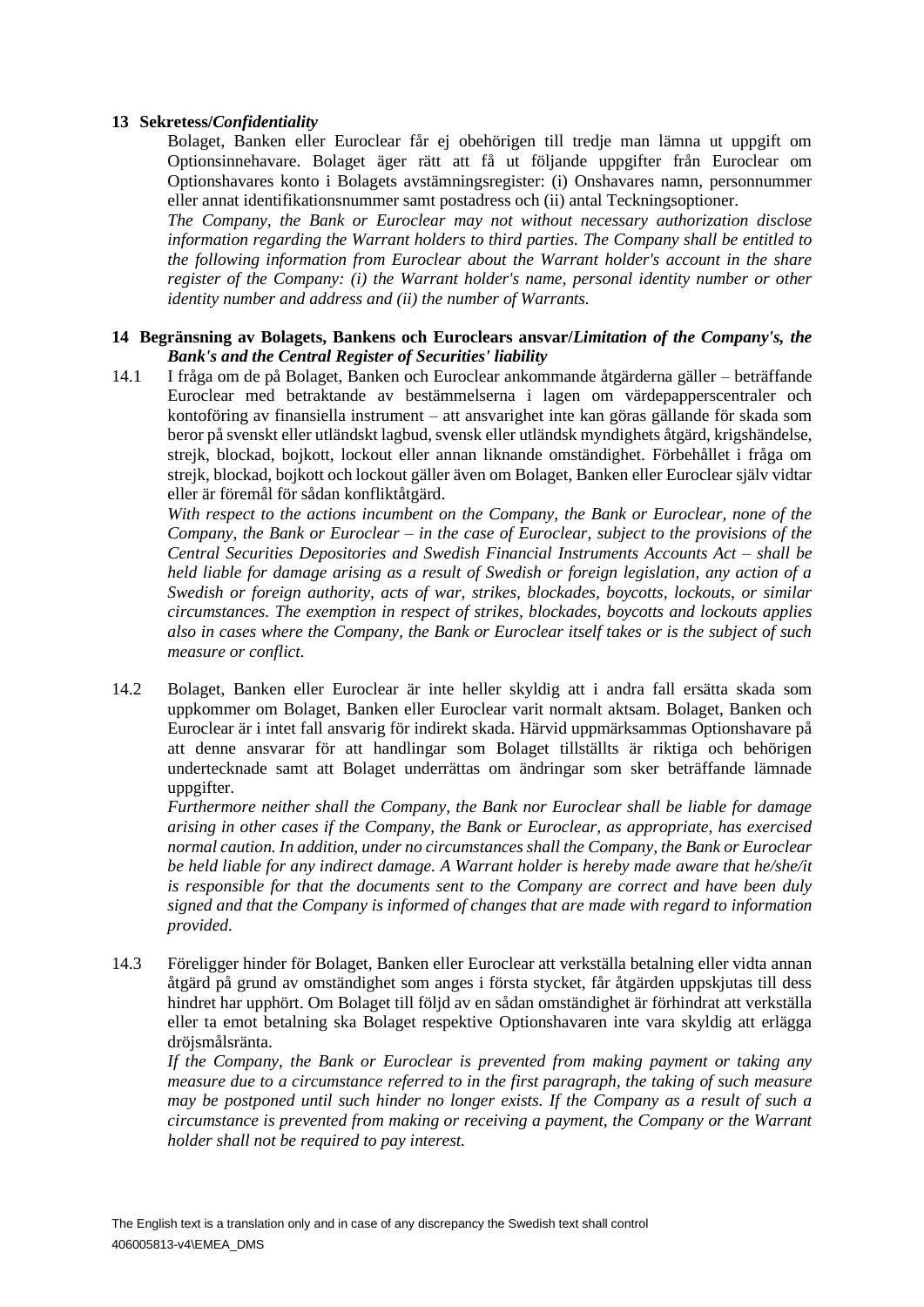#### **15 Tillämplig lag och forum/A***pplicable law and dispute resolution*

Dessa villkor och alla rättsliga frågor med anknytning till Teckningsoptionerna ska avgöras och tolkas enligt svensk rätt.

*These Terms and Conditions and relating legal matters with connection to the Warrants shall be governed and interpreted by Swedish law.*

Tvist i anledning av dessa villkor ska slutligt avgöras genom skiljedom administrerad vid Stockholms Handelskammares Skiljedomsinstitut.

*Any dispute with respect to these Terms and Conditions shall be decided through arbitration according to the Arbitration Institute of the Stockholm Chamber of Commerce.*

Skiljeförfarandet ska hållas i Stockholm. Det svenska språket ska användas i förfarandet. *The arbitration shall take place in Stockholm. The Swedish language shall be used during the proceedings.*

Skiljeförfarande som påkallats med hänvisning till denna skiljeklausul omfattas av sekretess. Sekretessen omfattar all information som framkommer under förfarandet liksom beslut eller skiljedom som meddelas i anledning av förfarandet. Information som omfattas av sekretess får inte i någon form vidarebefordras till tredje person. Om Teckningsoptioner överlåts till en tredje person ska sådan tredje person automatiskt vara bunden av denna skiljeklausul.

*Arbitration called for in accordance with this arbitration clause is subject to confidentiality. The confidentiality applies for all information which is obtained during the procedure as well as the decision or the arbitration decision which is communicated as a result of the procedure. Information covered by confidentiality may not in any form be forwarded to a third party. If the Warrants are transferred to a third party, such third party shall automatically be bound by this arbitration clause.*

\* \* \* \* \*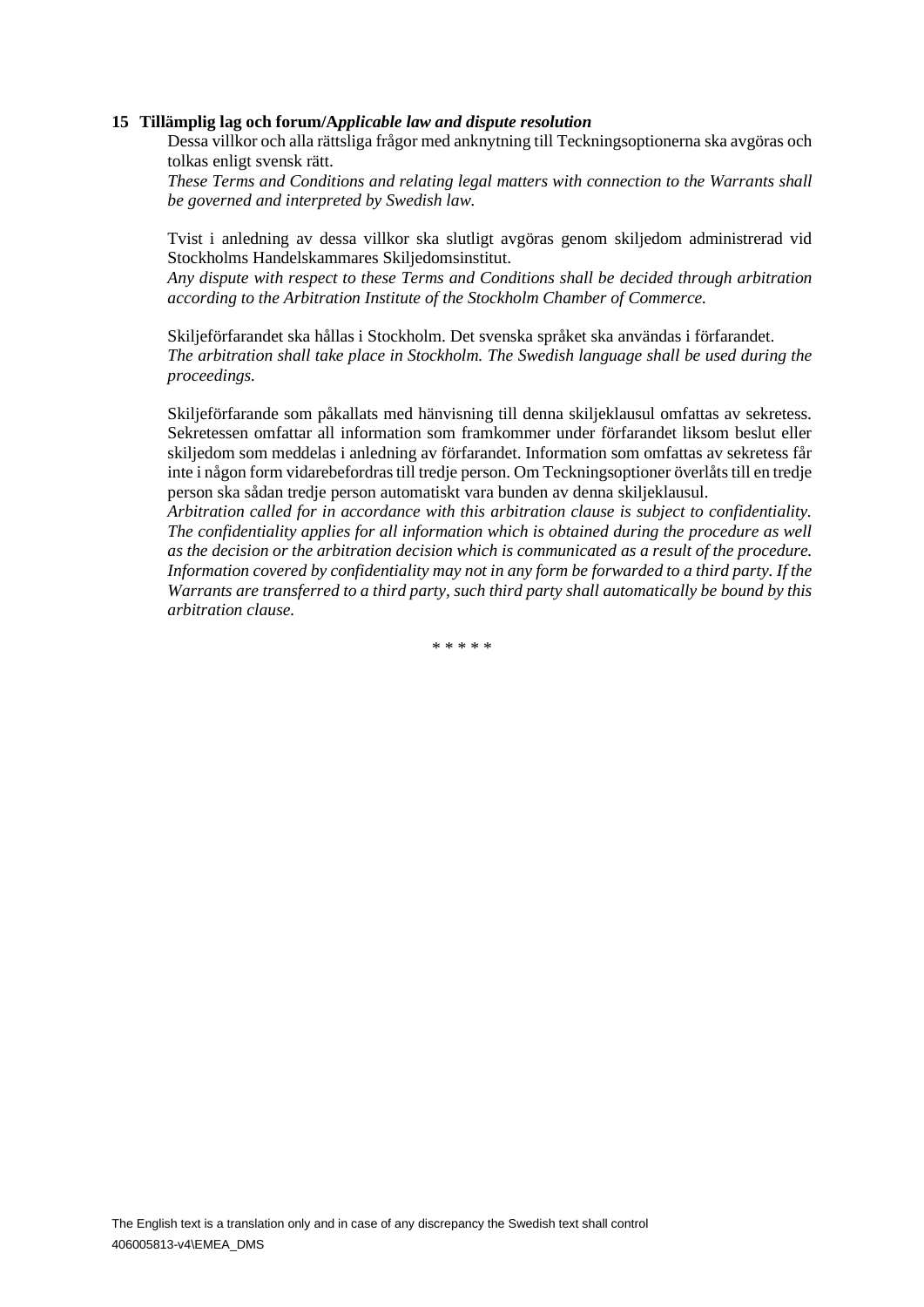## **Beredning av incitamentsprogrammet m.m. (det noteras att detta är inte en beslutspunkt)** *Preparation of incentive program etc. (it is noted that this is not a topic for resolution)*

Förslag till Incitamentsprogram 2022/2024:1 har beretts av externa rådgivare i samråd aktieägaren Proudtree Capital AB.

*Proposal on Incentive Program 2022/2024:1 has been prepared by external advisors in consultation with the shareholder Proudtree Capital AB.*

# **Värdering och kostnader samt påverkan på nyckeltal**

## *Valuation and Costs and effects on key figures*

Teckning och betalning av teckningsoptionerna ska ske till ett pris motsvarande optionens marknadsvärde. Teckningsoptionens marknadsvärde är, enligt en preliminär värdering baserat på ett marknadsvärde på den underliggande aktien om 160 kronor, 4,06 kronor per option, vid antagande av en lösenkurs om 250 kronor per aktie. Black & Scholes värderingsmodell har använts för värderingen med antagande om en riskfri ränta om 0.01 procent och en volatilitet om 24,0 procent samt med hänsyn till att ingen förväntad utdelning och övriga värdeöverföringar till aktieägare kommer ske under programmets löptid.

*Subscription and payment shall be made at a price equal to the warrant's fair market value. The market value of the warrant is, according to a preliminary valuation based on a market value of the underlying share of SEK 160, SEK 4.06 per warrant, assuming an exercise price of SEK 250 per share. Black & Scholes' valuation model has been used for the valuation, assuming a risk-free interest rate of 0.01 percent and a volatility of 24.0 percent, and taking into account that no one expected*

Då teckningsoptionerna tecknas till marknadsvärde är det Bolagets bedömning att sociala kostnader inte kommer att uppstå för Bolaget till följd av teckning för deltagare med skattemässig hemvist i Sverige. För enskilda deltagare med skattemässig hemvist utanför Sverige kan sociala kostnader uppstå, men dessa bedöms ej vara väsentliga i sammanhanget. Kostnaderna för programmet kommer därför att bestå i begränsade kostnader för implementering och administration av Incitamentsprogram 2022/2024:1, samt vissa sociala kostnader för enskilda deltagare med utländsk hemvist. *As the warrants are subscribed for and transferred at market value, it is the Company's assessment that social costs will not arise for the Company as a result of the subscription for participants domiciled in Sweden. For individual participants with tax domicile outside Sweden, social costs may arise, but these are not considered to be significant in this context. The costs for the program will therefore consist of limited costs for implementation and administration of Incentive Program 2022/2024:1, as well as certain social costs for individual participants with foreign domicile.*

# **Övriga utestående aktierelaterade incitamentsprogram**

*Other outstanding share based incentive programs* Bolaget har inga tidigare inrättade incitamentsprogram. *The Company has no previously established incentive programs.*

## **Utspädning**

#### *Dilution*

Det totala antalet registrerade aktier och röster är vid tidpunkten för detta förslag 1 081 349. *The total number of registered shares and votes at the time of this proposal amount to 1,081,349.*

Om alla teckningsoptioner utfärdade enligt Incitamentsprogram 2022/2024:1 utnyttjas för teckning av nya aktier kommer antalet aktier och röster i Bolaget att öka med 100 000 (dock med förbehåll för den omräkning av antalet aktier som varje teckningsoption berättigar till teckning av som kan komma att ske till följd av optionsvillkoren vid vissa emissioner med mera), vilket motsvarar en utspädning om cirka 8,46 procent av Bolagets aktiekapital och röster.

*In case all warrants issued under Incentive Program 2022/2024:1 are exercised for subscription of new shares, the number of shares and votes in the Company will increase by 100,000 (subject to the*